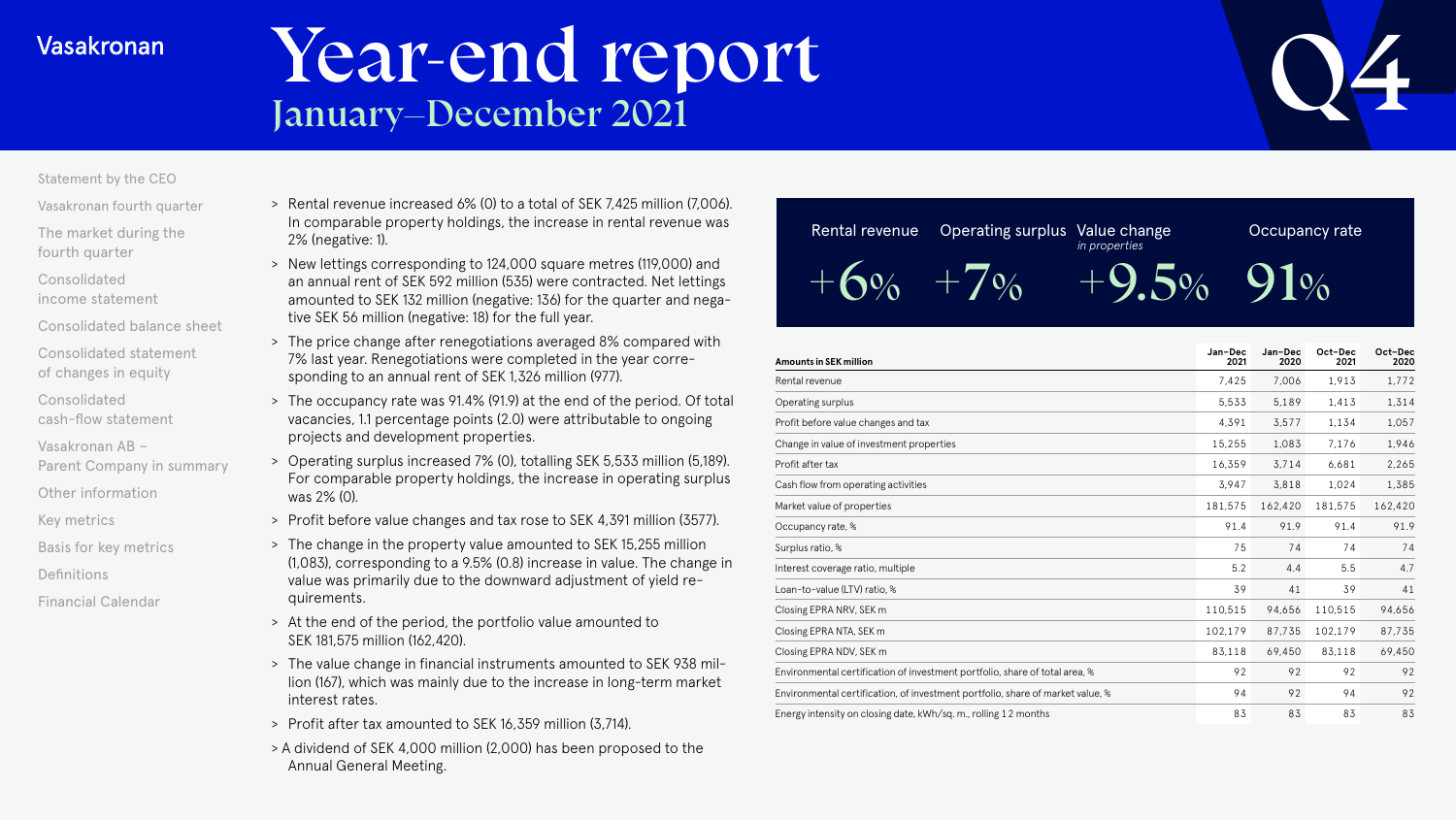# Strong results and increased revenue

# <span id="page-1-0"></span>Statement by the CEO

[Vasakronan fourth quarter](#page-3-0) [The market during the](#page-4-0) 

fourth quarter

Consolidated [income statement](#page-6-0)

[Consolidated balance sheet](#page-11-0) [Consolidated statement](#page-16-0) 

of changes in equity

Consolidated

[cash-flow statement](#page-17-0)

Vasakronan AB –

[Parent Company in summary](#page-20-0)

[Other information](#page-21-0)

[Key metrics](#page-22-0)

[Basis for key metrics](#page-23-0)

[Definitions](#page-24-0)

[Financial Calendar](#page-25-0)

#### **Strong results**

We posted strong results for 2021 with increased rental revenue, a higher operating surplus and strong value growth in the portfolio. This was despite the pandemic casting a continued shadow over society throughout the year and the fourth wave we are seeing at time of writing, with all the strains that entails for many people, organisations and businesses.

At the same time, I have noted a positive force within society as a whole, but particularly in businesses and companies that are prospering and who are now prepared to take more forward-looking decisions. This was clearly visible in the large volume of new contracts signed in the fourth quarter, which resulted in positive net lettings of SEK 132 million. This essentially compensates for the increased volume of notices to vacate we noted in the first half of the year. The volume of renegotiated contracts is also higher than usual, totalling SEK 1.3 billion for the full year.

#### **Focus on meeting customers**

We focused on meeting our customers in the autumn. We are noting considerable interest in discussing how to design premises to support the business needs as well as the hybrid work approach currently being adopted by many. The dialogue outcomes vary and, as yet, no single clear trend has emerged from our lettings to tenants. Some need greater areas, while others need to downsize. Some remain unchanged, while others move laterally to obtain a better location or a more efficient product. What most have in common, however, is a strong belief in the future and many are in the midst of a growth phase. This means that the office's importance as a tool for attracting skills and talent is growing. This favours Vasakronan, which has a strong

offering and thus excellent possibilities to deliver both location and quality.

It is also clear, from dialogues with our customers, that more flexible solutions have grown in importance and where our full-service offerings Smart & Klart and Arena provide a strong response to this demand. Furthermore, I have noted that a large proportion of longer contracts continue to be signed and we are maintaining the average contract duration in the portfolio.

#### **New businesses at street level**

We continue to develop our areas and it is gratifying to see how we are actively helping to create more attractive locations in our four cities. Following a rough period with few new retail or other street-level businesses, I am noting a clear trend shift in our city centre locations. Not least in central Stockholm, where we signed a number of new leases at the end of the year.

For example, Svenssons in Lammhult is establishing a new retail concept in Sergelhusen, and Mango and Champion are both opening flagship stores on Hamngatan in the spring.

Sergelgatan is also starting to take form and it is exciting to see how the location together with our vision for the street are attracting exciting new experience concepts that boost the whole. Soon Paradox will open a 1,000 square metre interactive museum with optical illusions and other attractions. Another example is "Spirit of...," which will sign an agreement during the quarter and offer visitors a 2,700 square metre palette of experiences in various formats, whether one is looking for an exhibition, good food and drink, a library or a shop full of inspiration.



""Our projects are progressing as planned and several have been completed during the year, which also contributed positively to value growth.<sup>99</sup>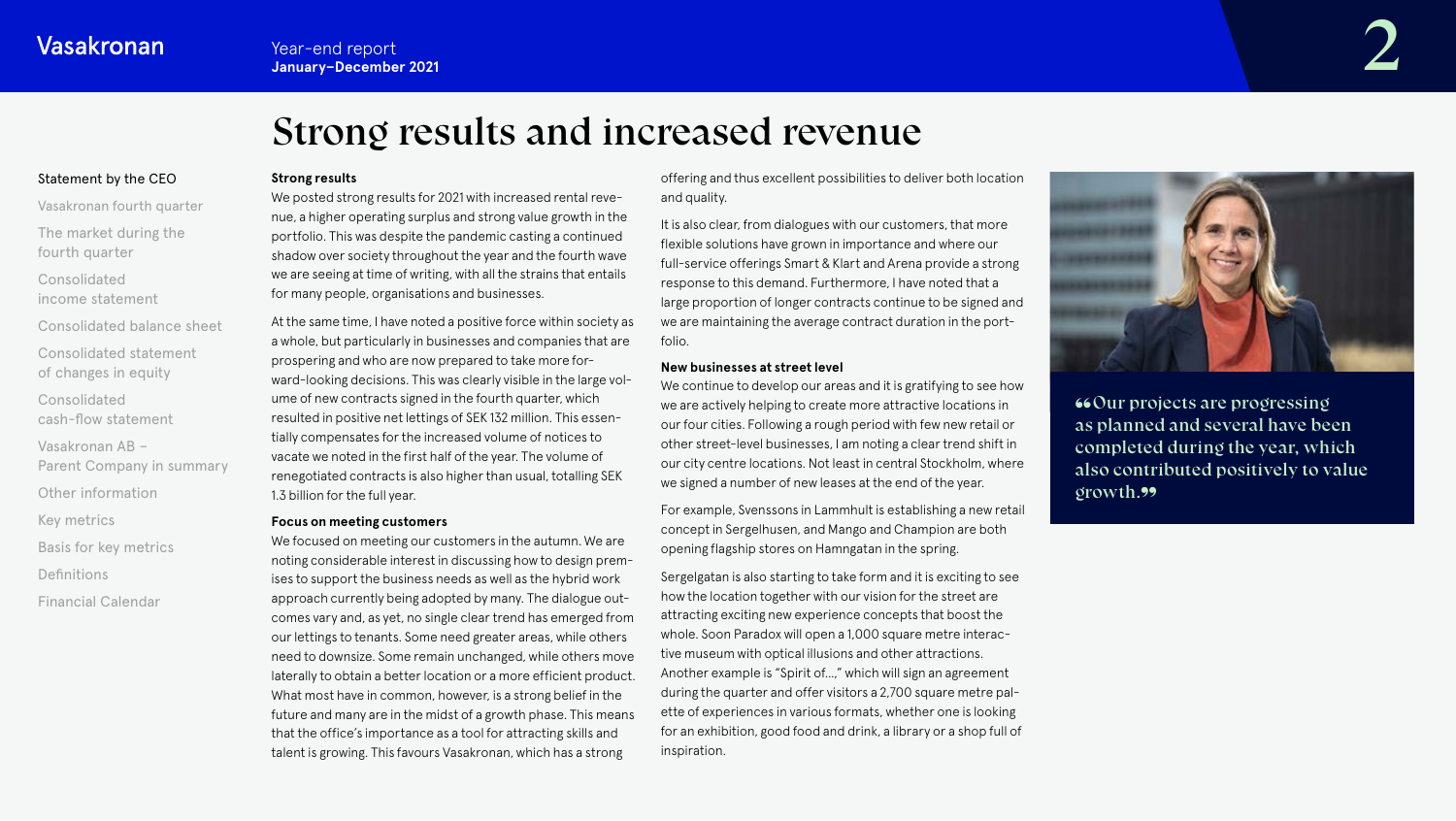# [Statement by the CEO](#page-1-0)

[Vasakronan fourth quarter](#page-3-0) [The market during the](#page-4-0)  fourth quarter

Consolidated [income statement](#page-6-0)

[Consolidated balance sheet](#page-11-0)

[Consolidated statement](#page-16-0)  of changes in equity

Consolidated

[cash-flow statement](#page-17-0)

Vasakronan AB –

[Parent Company in summary](#page-20-0)

[Other information](#page-21-0)

[Key metrics](#page-22-0)

[Basis for key metrics](#page-23-0)

[Definitions](#page-24-0)

[Financial Calendar](#page-25-0)

#### **Strong value growth**

The majority of the good results for the year stem from high unrealised value growth in the portfolio and moreover, this is the twelfth consecutive year where we have reported a positive change in value. The value increase in the management portfolio was partly attributable to a more stable lettings market and the positive results we are noting in our renegotiations. However, the main effect stems from the record strong transaction market which confirms that there is a willingness to pay for property. In combination with good access to capital, this continues to depress yield requirements and drive value growth.

Our projects are progressing as planned and several have been completed during the year, which also contributed positively to value growth. For example, during the quarter we welcomed the Swedish Tax Agency, which has moved into two of our development properties: Nya Kronan in Sundbyberg and Magasin X in Uppsala.

### **Good access to financing on favourable terms**

Over the year, we lowered the average interest rate to 1.3%, thereby reducing our total borrowing cost despite increased debt. This was mainly attributable to completing new borrowing and refinancing with lower credit margins. Our strong ownership structure and sustainable business model is clearly attractive both for Swedish and for foreign bond investors.

In recent months, inflation has increased which has some impact on our operations. We have noted higher costs for materials and some cost increases in our daily operations driven by, inter alia, higher electricity prices and other price increases. However, the increased costs are offset by the fact that rental revenue is largely adjusted for inflation. Whether the inflation is permanent and whether it will have a long-term effect on the market and interest rates remains to be seen. Either way, I am confident given Vasakronan's low interest-rate risk financing structure and given that we are well prepared for a market with higher interest rates.

#### **A sustainable business model**

Sustainability topics are rising in importance and have long been part of our business model. Most of our properties have the highest environmental certification, which the vast majority of our customers now require.

I would like to take this opportunity to highlight our involvement in SthlmFlex, which, simply put, is a marketplace for electricity. The fourth quarter, as we know, was impacted by a turbulent electricity market with very high electricity prices and major capacity shortages in the transmission grid. We will probably have to get used to such market fluctuations, which are a societal challenge that we can help solve. As a result of years of systematic work to digitalise our buildings, we can start connecting our properties for real and adapt our electricity use over time. This comprises a business opportunity, where we can lower our power costs and, through SthlmFlex, get paid for the power we don't need.

This type of approach together with innovative energy saving measures are just one of the reasons why, despite facing very stiff competition, Vasakronan is ranked as the global sector leader in the office/retail segment of the Global Real Estate Sustainability Benchmark, GRESB.

#### **Well positioned**

The past year's results show that Vasakronan continued to deliver on its mission. We are achieving this through a strong delivery focus in parallel with leveraging the development opportunities in our property portfolio. We are well positioned going forward, with an attractive and well-managed property portfolio in prime locations, a range of premises and services that matches well with customer demand, and highly experienced employees.

When the restrictions eased in the autumn, it was wonderful to see how quickly everything came back to life. Our own and customers' offices filled with staff, people enjoyed being able to meet in person and to move freely in stores, go to restaurants and enjoy the cultural offering. Our city centres came back to life. Naturally, my hope just now is that the current restrictions are temporary and that the optimism, determination and confident outlook that I so clearly noted the emergence of in the fourth quarter will continue. I feel hopeful.

Stockholm, 3 February 2022

**Johanna Skogestig,**  *Chief Executive Officer*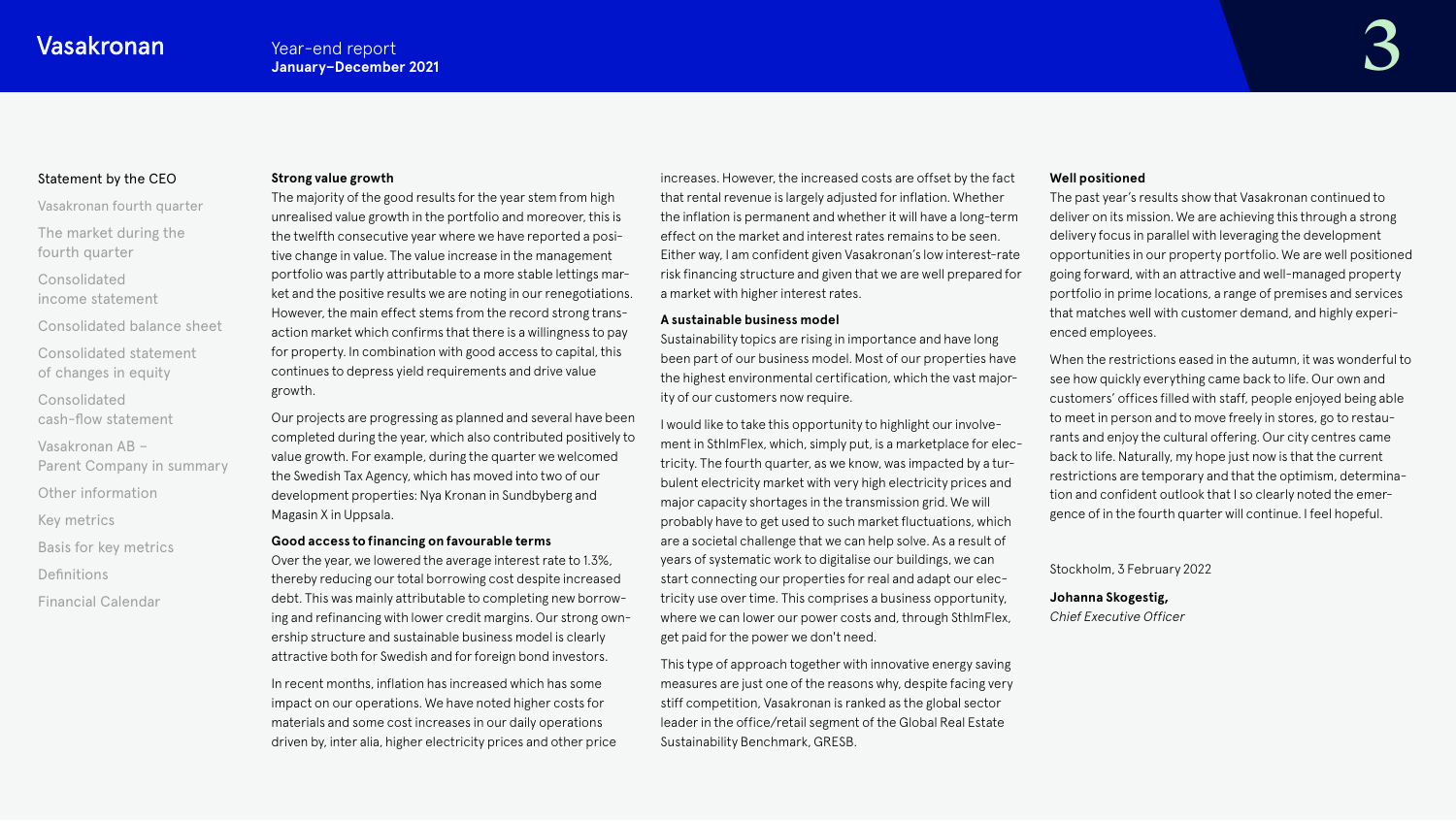# Vasakronan fourth quarter

# <span id="page-3-0"></span>[Statement by the CEO](#page-1-0)

#### Vasakronan fourth quarter

[The market during the](#page-4-0)  fourth quarter

Consolidated [income statement](#page-6-0)

[Consolidated balance sheet](#page-11-0) [Consolidated statement](#page-16-0)  of changes in equity

Consolidated

[cash-flow statement](#page-17-0)

Vasakronan AB –

[Parent Company in summary](#page-20-0)

[Other information](#page-21-0)

[Key metrics](#page-22-0)

[Basis for key metrics](#page-23-0)

[Definitions](#page-24-0)

[Financial Calendar](#page-25-0)

#### **New lettings and renegotiations**

During the quarter, new lettings corresponding to 41,000 square metres (19,000) and an annual rent of SEK 218 million (82) were signed.The majority of these new lettings were in Stockholm. At the Klara Zenit property, a three-year lease for 4,800 square metres has been signed with Arc Arise Consulting Group. At Klara C on Vasagatan, Upsales Nordic has signed a three-year lease for 1,900 square metres and E-work group signed a six-year lease for 1,400 square metres. On Sergelgatan, which is currently undergoing a transformation, a seven-year lease has been signed with "Spirit of...,", which will be opening a 2,700 square metre adventure centre at the end of 2022.

A five-year lease has been signed at Sergelhusen with the furniture chain Svenssons i Lammhult, which is opening a 1,700 square metre store in autumn 2022. The clothing companies Champion and Mango, and the restaurant chain Mellqvist have also signed leases in the same block. These advance leases mean that the occupancy rate for Sergelhusen's street level is just over 90%.

Notice to vacate was received during the quarter corresponding to annual rent of SEK 85 million (218), whereby net lettings amounted to a SEK 132 million (negative: 136).

Renegotiations were also completed in the quarter corresponding to 122,000 square metres (87,000) and an annual rent of SEK 409 million (335). The result of renegotiation for the quarter amounted to 6.0% (8.8). The result of renegotiations for the quarter for office leases amounted to an increase of 10.4% (17.5) and for retail the result was down 3.9% (down: 7.3). At Telefonplan in Stockholm, Försäkringskassan (the Swedish Social Insurance Agency) has extended its lease of 23,600 square metres for five years and, in

Kista, Ericsson has signed a six-year extension of its lease for 23,000 square metres.

At the end of the quarter, the occupancy rate was 91.4% (91.9). Of total vacancies, 1.1 percentage points (2.0) pertained to ongoing projects and vacant development properties.

#### **Energy saving initiatives deliver results**

The fourth quarter was impacted by an electricity market with high electricity prices and major capacity shortages in the transmission grid. During this period, Vasakronan benefitted from the projects completed over the past few years to reduce electricity consumption. One such project comprises the Sergelhusen property's participation in SthlmFlex. This is an initiative being driven by Svenska kraftnät, Ellevio and Vattenfall Eldistribution aimed at reducing the capacity shortage in the Stockholm's electricity grid. This autumn's turbulent electricity market was a clear a reminder that Vasakronan's energy efficiency initiatives are critical for the company's short- and long-term profitability. Vasakronan's energy consumption has decreased slightly more than 60% since 2009.

The sector's shared interpretation of which Swedish buildings should be considered among the top 15% from an energy perspective was published in December. This will form the basis for determining whether an existing building can be considered as meeting the first environmental goal in the EU Taxonomy. The sector has agreed that an office building with a primary energy figure of less than 89 kilowatt hours per square metre per year is considered to be in the top 15% of buildings. At the end of December, the property portfolio's average primary energy figure was approximately 88 kWh/sq. m. During the quarter, Hötorgshus 3 and 4 received the LEED Building of the Year award in the existing buildings category from the Sweden Green Building Council. The buildings have been environmentally certified under LEED for existing buildings and achieved the highest rating – Platinum.

#### **Further diversify the investor base**

Together with the German trading platform firstwire and Deka-Bank's SWIAT platform, Vasakronan completed its first bilateral loan in the German market for registered bonds (Namensschuldverschreibung (NSV)) during the quarter. The debt instrument is completely digital and was arranged without any intermediaries, which makes it the first of its kind in the European market. The bond issue encompasses a total of EUR 50 million and was conducted within Vasakronan's Green Finance Framework, where the use of proceeds is earmarked for green assets. At the end of the year, Vasakronan's green funding amounted to slightly more than SEK 55 billion, which corresponds to 74% of the company's total loan portfolio.

# Fourth quarter results

|                                                  | Q4 2021 | Q42020 |
|--------------------------------------------------|---------|--------|
| Rental revenue, SEK m                            | 1,913   | 1,772  |
| Operating surplus, SEK m                         | 1,413   | 1,314  |
| Profit before value changes and tax, SEK m       | 1.134   | 1.057  |
| Change in value of investment properties, SEK m. | 7.176   | 1.946  |
| Change in value of investment properties, %      | 4.2     | 1.3    |
| Change in value of financial instruments, SEK m  | 82      | $-125$ |
| Profit after tax, SEK m                          | 6.681   | 2.265  |
| Cash flow from operating activities, SEK m       | 1.025   | 1,385  |
|                                                  |         |        |

#### **Proposed dividend**

The Board of Directors proposes distribution of a dividend of SEK 4,000 million (2,000) to the Annual General Meeting.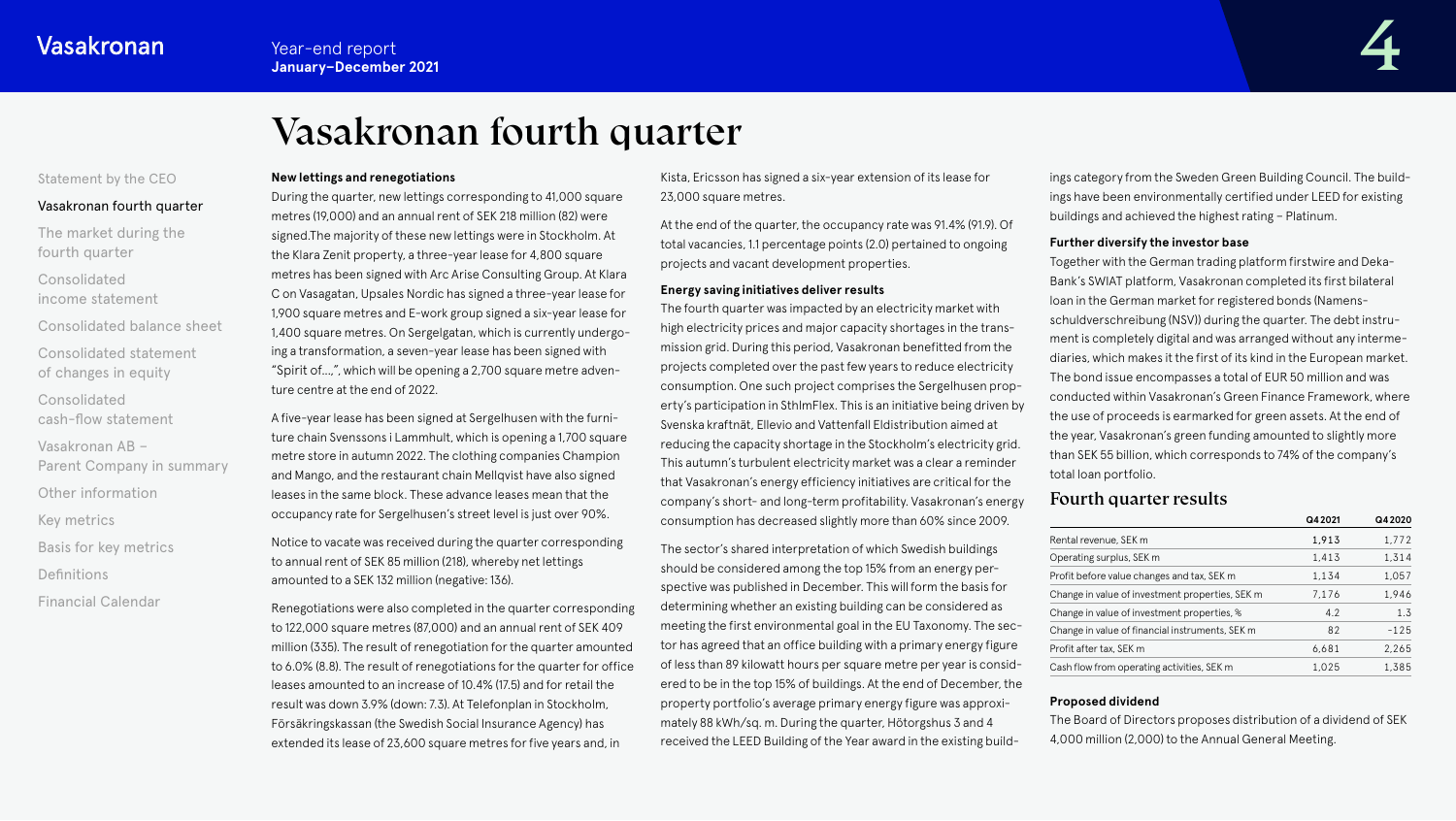# The market during the fourth quarter

# <span id="page-4-0"></span>[Statement by the CEO](#page-1-0)

[Vasakronan fourth quarter](#page-3-0)

# The market during the fourth quarter

Consolidated [income statement](#page-6-0)

[Consolidated balance sheet](#page-11-0) [Consolidated statement](#page-16-0) 

of changes in equity Consolidated

[cash-flow statement](#page-17-0)

Vasakronan AB – [Parent Company in summary](#page-20-0)

[Other information](#page-21-0)

[Key metrics](#page-22-0)

[Basis for key metrics](#page-23-0)

[Definitions](#page-24-0)

[Financial Calendar](#page-25-0)

#### **Strong recovery**

Sweden's economy continued to strengthen during the fourth quarter. However, the accelerating spread of infection and the emergence of a new virus variant have created uncertainty regarding the pandemic's development and how Sweden's economy will be affected going forward. The National Institute of Economic Research's (NIER) assessment is that the recovery will slow slightly in the first quarter of 2022 before picking up again in the second half of the year. GDP is forecast to rise 3.4% in 2022, a slightly lower increase than previously forecast by the NIER.

The Swedish economy's recovery resulted in a sharp increase in growth in 2021. Many companies are in great need of personnel, which is why the labour market continues to develop strongly. The latest forecast from the NIER projects an increase of 2.3% in employment in 2022 and 1.5% in 2023. Moreover, unemployment is expected to decline from around 9% at the end of 2021 to 7.5% at the end of 2022 and to 6.7% at the end of 2023.

According to Statistics Sweden and Evidens, office employment in metropolitan regions will rise 1.6% in 2021 and 1.9% in 2022.

Portions of consumer durables, primarily physical retail, were hit hard by the pandemic and the subsequent restrictions. The digital transition in the industry, which was already under way, was given an incredible boost and an increasing share of consumer durables are purchased online. Sales of consumer durables grew robustly as restrictions were gradually lifted in the autumn. Physical retail also recovered strongly as retail

foot traffic returned. In its latest report from December, HUI Research estimates that the consumption of consumer durables, including e-commerce, increased 8% in 2021. This represents an increase of 3.5 percentage points compared with the previous forecast from September. The recovery physical retail in the autumn was confirmed by Vasakronan's city retail index, which also shows a strong recovery primarily for sports and leisure as well as footwear. How the increased contagion and new restrictions will impact on retail moving forward is difficult to assess at present.

#### **Monetary policy remains expansionary**

As a result of the strong recovery, inflation has increased and is currently significantly above the Riksbank's, Sweden's central bank's, goal of 2%. The rise in inflation is largely due to rising energy prices and supply chain bottlenecks.

Given the significant role played by rising energy prices in driving up inflation, the Riksbank expects inflation to be temporary and to fall back in 2022. Moreover, bottlenecks in the manufacturing industry, among others, are expected to ease as growth enters a calmer phase. This is also expected to lead to a drop in inflation. Accordingly, the Riksbank expects that monetary policy needs to remain expansionary for inflation to remain consistently close to the goal.

At its November meeting, the Riksbank decided to keep the repo rate unchanged at 0% with a first hike in the latter half of 2024. In parallel, the Riksbank indicated that its bond holdings would remain essentially unchanged in 2022 before being gradually wound down.

# Strong recovery for growth



GDP growth in Sweden, annual change in %, fixed prices Source: National Institute of Economic Research

# Rising office employment



Office employment, annual change in %, change in metropolitan regions Source: Statistics Sweden and Evidens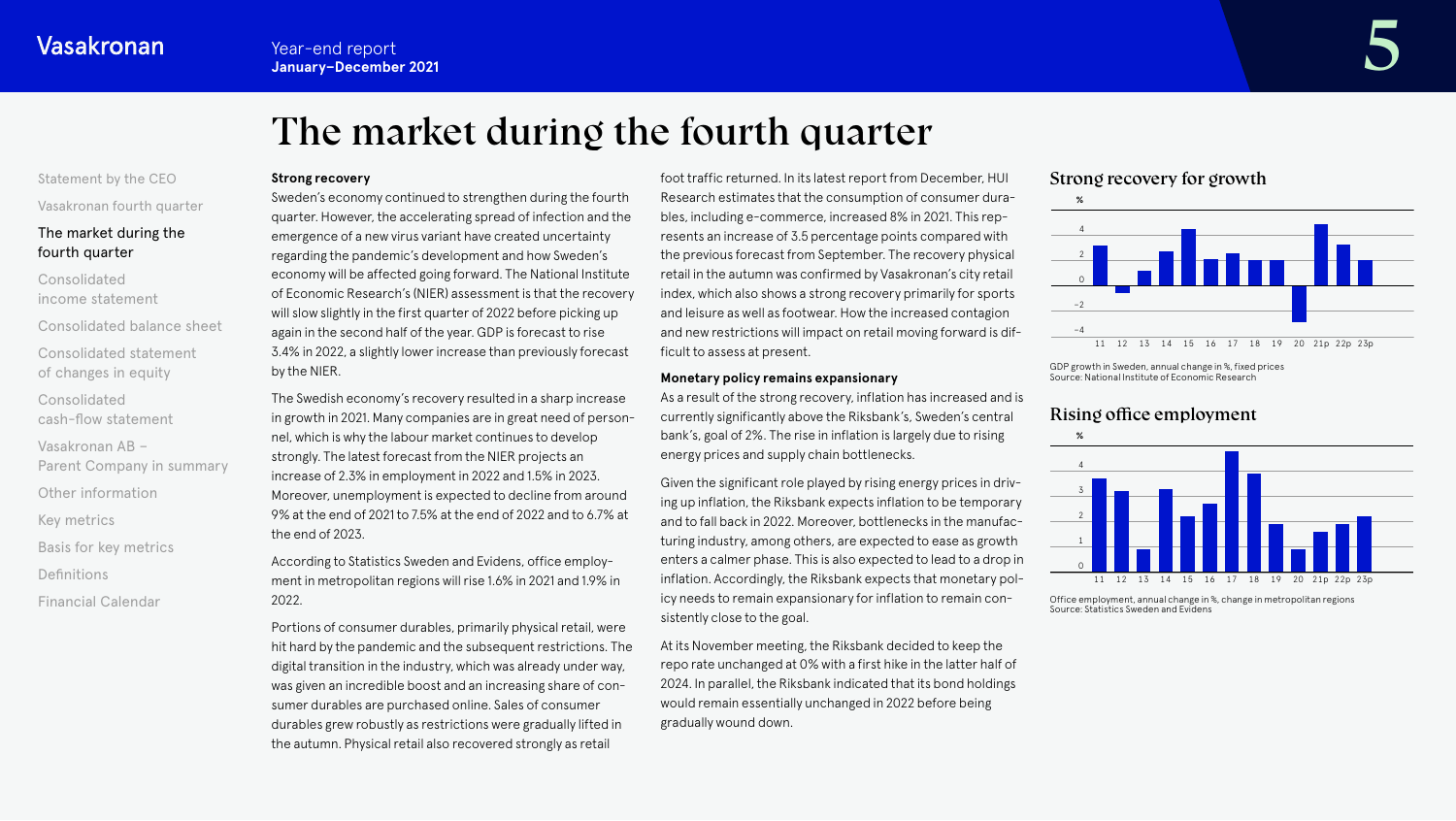# [Statement by the CEO](#page-1-0)

[Vasakronan fourth quarter](#page-3-0)

# [The market during the](#page-4-0)  fourth quarter

Consolidated [income statement](#page-6-0)

[Consolidated balance sheet](#page-11-0) [Consolidated statement](#page-16-0) 

of changes in equity

Consolidated [cash-flow statement](#page-17-0)

Vasakronan AB – [Parent Company in summary](#page-20-0)

[Other information](#page-21-0)

[Key metrics](#page-22-0)

[Basis for key metrics](#page-23-0)

[Definitions](#page-24-0)

[Financial Calendar](#page-25-0)

#### **Higher credit margins**

Recent large Nordic property transactions resulted in a record quantity of new bond issues from the property sector during the quarter. The majority were issued in EUR. The large supply of property sector bonds, in combination with weaker market sentiment, led to increased credit margins in the fourth quarter, especially for companies with lower credit ratings than Vasakronan.

#### **Record high transaction volume**

Viewed from the perspective of transaction volume and number of transactions, 2021 was the strongest year in Swedish property history. Trends during the year included consolidation within the sector.

According to data provided by Cushman & Wakefield, transactions were completed in the Swedish property market for SEK 157 billion (80) in the fourth quarter. Accordingly, completed transactions in 2021 amounted to SEK 389 billion, compared with SEK 183 billion in 2020. The increase in transaction volumes was due to Castellum's acquisition of Kungsleden in the fourth quarter, Corem's acquisition of Klövern during the second quarter, and to Heimstaden's acquisition of Akelius's residential portfolio in Sweden during the third quarter.

Residential and office property were the largest segments in terms of transaction volume and the majority of investors are Swedish. The high transaction volume indicates continued strong interest in property investments.

#### **Stable market rents and lowered yield requirements**

According to Cushman & Wakefield, office rents have remained stable in all of Stockholm's sub-markets and in Malmö, whereas they have risen slightly toward the year end in Gothenburg and Uppsala. In addition, yield requirements have fallen in all of Vasakronan's regions, which has positively impacted property values. The largest decline was noted in Central Stockholm and its suburbs as well as in central Malmö where yield requirements have fallen 30-40 bps. Office vacancies were assessed as relatively stable in Gothenburg, Malmö and Uppsala over the year, while a slight increase was noted both in Stockholm's CBD and central Stockholm.

Within retail and primarily in Stockholm, a slight downturn was noted in market rents. The trend had been noted prior to the outbreak of the pandemic as a result of increased e-commerce. Vacancy levels for stores were also assessed as having risen slightly since the year end, primarily in central Stockholm. The market's yield requirements for stores, however, remains at unchanged levels since the end of 2020.

# Market rent, offices



# Market rent, retail



# Yield requirement, offices





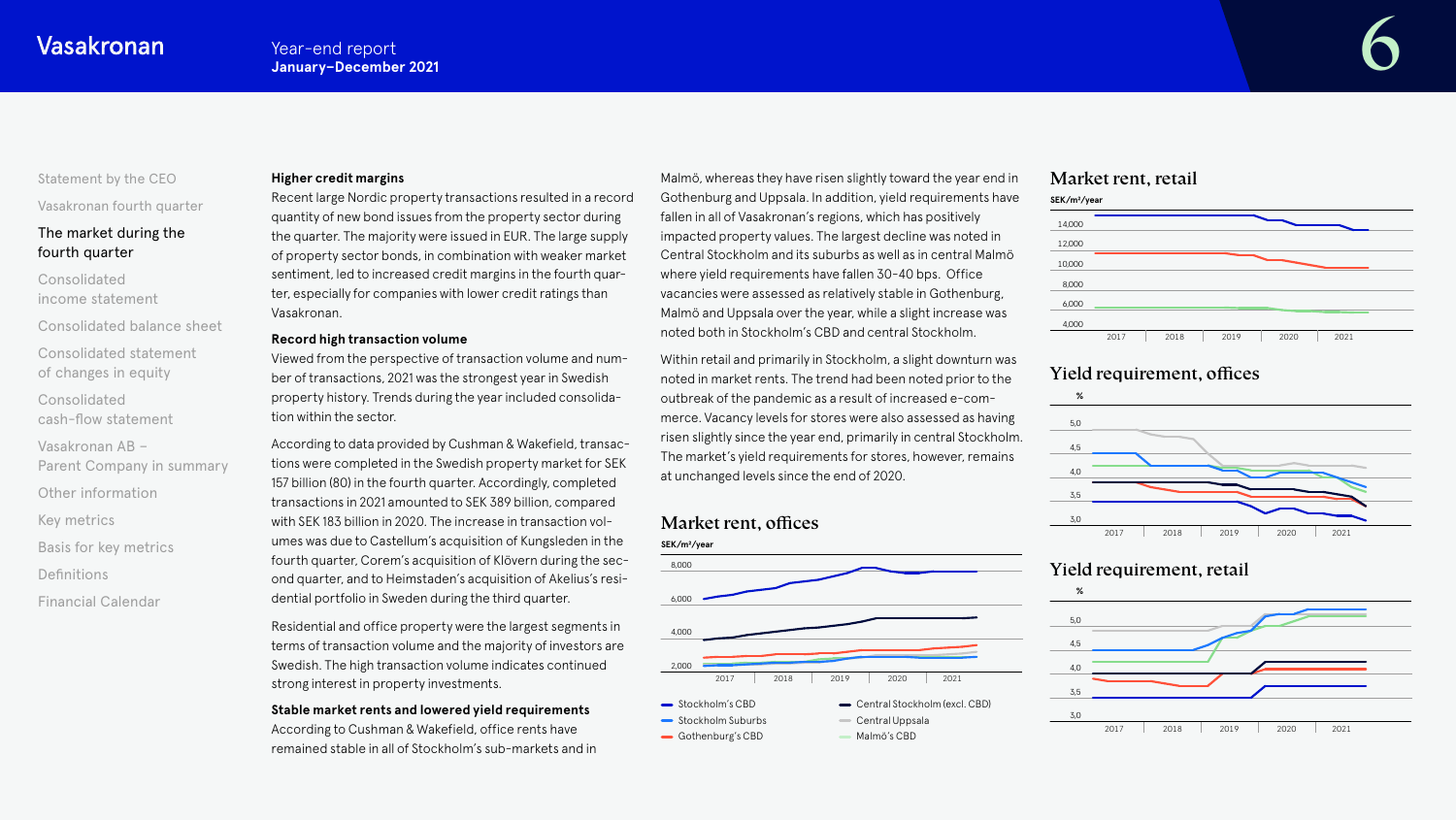# Consolidated income statement

<span id="page-6-0"></span>[Statement by the CEO](#page-1-0)

[Vasakronan fourth quarter](#page-3-0) [The market during the](#page-4-0)  fourth quarter

# Consolidated income statement

[Consolidated balance sheet](#page-11-0) [Consolidated statement](#page-16-0)  of changes in equity Consolidated [cash-flow statement](#page-17-0) Vasakronan AB – [Parent Company in summary](#page-20-0) [Other information](#page-21-0) [Key metrics](#page-22-0) [Basis for key metrics](#page-23-0) [Definitions](#page-24-0)

| <b>Financial Calendar</b> |  |
|---------------------------|--|
|---------------------------|--|

| <b>Amounts in SEK million</b>                                        | Jan-Dec<br>2021 | Jan-Dec<br>2020 | Oct-Dec<br>2021 | Oct-Dec<br>2020 |
|----------------------------------------------------------------------|-----------------|-----------------|-----------------|-----------------|
| Rental revenue                                                       | 7.425           | 7.006           | 1.913           | 1,772           |
| Operating expenses                                                   | $-760$          | $-696$          | $-200$          | $-185$          |
| Repairs and maintenance                                              | $-100$          | $-116$          | $-28$           | $-28$           |
| Property administration                                              | $-364$          | $-353$          | $-103$          | $-90$           |
| Property tax                                                         | $-668$          | $-652$          | $-169$          | $-155$          |
| <b>Total property expenses</b>                                       | $-1,892$        | $-1,817$        | $-500$          | $-458$          |
| <b>Operating surplus</b>                                             | 5,533           | 5,189           | 1,413           | 1,314           |
| Central administration                                               | $-124$          | $-118$          | $-20$           | $-29$           |
| Result from participations in joint ventures                         | 193             | $-219$          | 25              | 75              |
| Financial income                                                     | 4               | 9               | $\mathbf{1}$    | $\mathbf{1}$    |
| Financial expenses                                                   | $-1,055$        | $-1,126$        | $-245$          | $-264$          |
| Interest expenses lease liabilities, ground<br>rents and land leases | $-160$          | $-158$          | $-40$           | $-40$           |
| Profit before value changes and tax                                  | 4,391           | 3,577           | 1,134           | 1,057           |
| Change in value of investment properties                             | 15,255          | 1.083           | 7.176           | 1,946           |
| Depreciation of right-of-use assets                                  | $-7$            | $-7$            | $-2$            | $-2$            |
| Change in value of financial instruments                             | 938             | 167             | 82              | $-125$          |
| Impairment of goodwill                                               | $-5$            |                 | $-5$            |                 |
| Profit before tax                                                    | 20,572          | 4,820           | 8,385           | 2,876           |
| Current tax                                                          | $-223$          | $-203$          | 86              | 24              |
| Deferred tax                                                         | $-3,990$        | $-903$          | $-1,790$        | $-635$          |
| Profit for the period                                                | 16,359          | 3,714           | 6,681           | 2,265           |
| Of which, attributable to non-controlling<br>interests               | -6              | $-4$            | $-1$            | -1              |
| Of which, attributable to the<br><b>Parent Company shareholders</b>  | 16,365          | 3,718           | 6,682           | 2,266           |

| <b>Amounts in SEK million</b>                              | Jan-Dec<br>2021 | Jan-Dec<br>2020 | Oct-Dec<br>2021 | Oct-Dec<br>2020 |
|------------------------------------------------------------|-----------------|-----------------|-----------------|-----------------|
| Other comprehensive income <sup>1)</sup>                   |                 |                 |                 |                 |
| Items that may not be reclassified <sup>2)</sup>           |                 |                 |                 |                 |
| Pensions, revaluation                                      | 73              | $-16$           | 73              | $-16$           |
| Restriction for surplus in pension plan with<br>asset cap  | $-2$            | 6               | $-2$            | 6               |
| Income tax on pensions                                     | $-15$           | $\overline{2}$  | $-15$           | 2               |
| Other comprehensive<br>income for the period, net of tax   | 56              | -8              | 56              | -8              |
| Total comprehensive income<br>for the period <sup>1)</sup> | 16,421          | 3,710           | 6,738           | 2,258           |
| Key metrics                                                |                 |                 |                 |                 |
| Surplus ratio, %                                           | 75              | 74              | 74              | 74              |
| Interest coverage ratio, multiple                          | 5.2             | 4.4             | 5.5             | 4.7             |

1) Other comprehensive income is attributable in its entirety to the Parent Company's shareholders. The absence of any potential shares means there is no dilutive effect.

2) Items that will not be reclassified to profit or loss.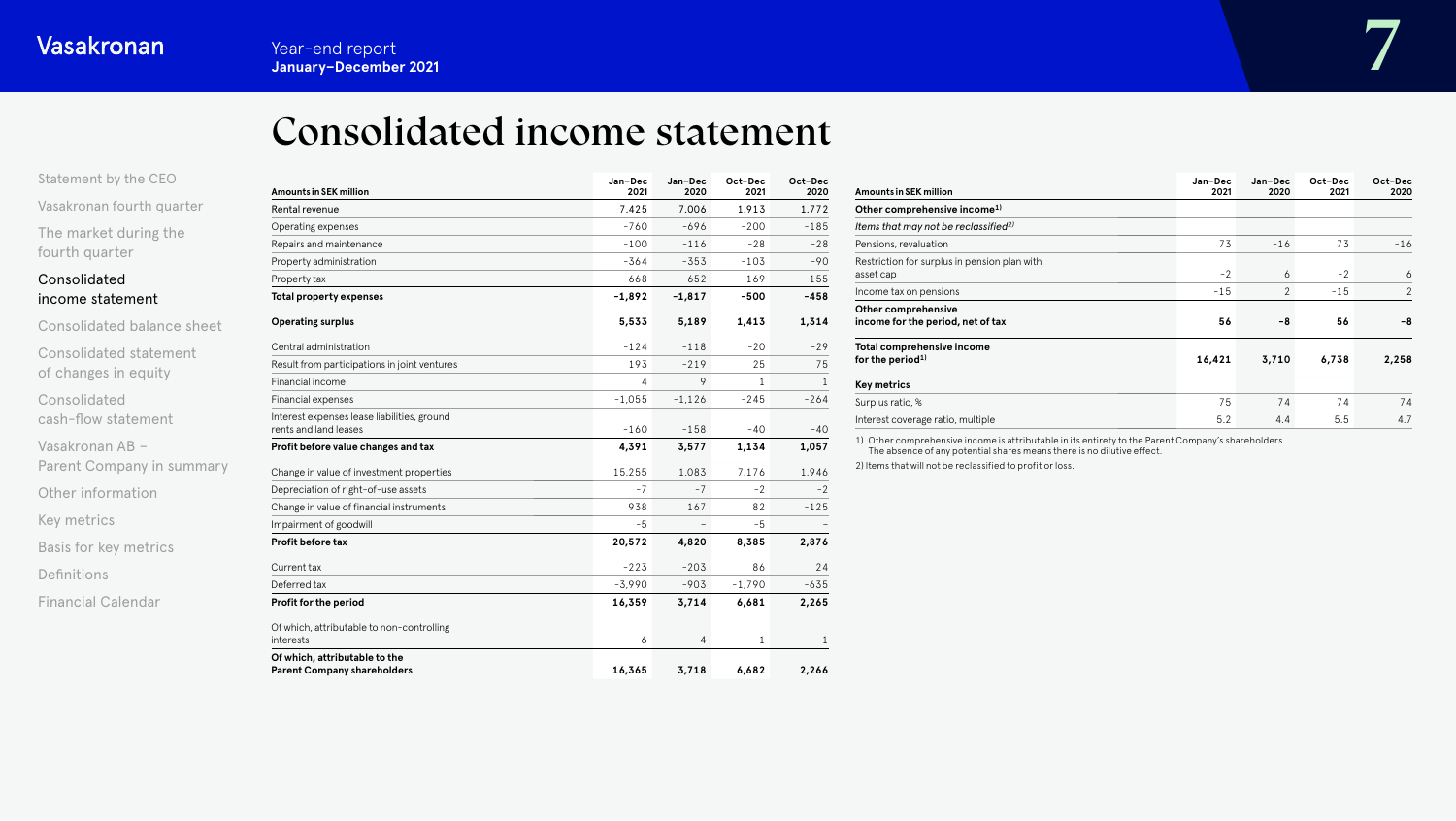# *Comments on the consolidated income statement*

# [Statement by the CEO](#page-1-0) [Vasakronan fourth quarter](#page-3-0) [The market during the](#page-4-0)

# Consolidated [income statement](#page-6-0)

fourth quarter

[Consolidated balance sheet](#page-11-0) [Consolidated statement](#page-16-0)  of changes in equity Consolidated [cash-flow statement](#page-17-0)

Vasakronan AB – [Parent Company in summary](#page-20-0)

[Other information](#page-21-0)

[Key metrics](#page-22-0)

[Basis for key metrics](#page-23-0)

[Definitions](#page-24-0)

[Financial Calendar](#page-25-0)

### **Rental revenue**

Rental revenue for the year increased 6% (0) to SEK 7,425 million (7,006). In comparable property holdings, rental revenue increased 2% (decreased: 1) due to higher gross rents. Development properties that went into operation in the last twelve months had a positive effect on total revenue of more than SEK 350 million.

During the year, new lettings corresponding to 124,000 square metres (119,000) and annual rent of SEK 592 million (535) were contracted, of which 13% (15) impacted on revenue in 2021. Of the new lettings for the period, SEK 24 million (199) pertained to development properties.

During the year, notices to vacate corresponding to annual rent of SEK 648 million (554) were received and net lettings amounted to negative SEK 56 million (negative: 18).

Lettings corresponding to 384,000 square metres (315,000) and an annual rent of SEK 1,326 million (977) were renegotiated during the year. These resulted in an increase on the previous rent payable of 8% (7). The result of renegotiations for the year for office leases amounted to 10% (12) and for retail the result was down 4% (down: 7). Of all the contracts up for renegotiation over the period with add-ons for moving within the property portfolio, nearly 75% (72) of the tenants decided to remain a tenant of Vasakronan.

Contracted rent at the end of the year amounted to SEK 7,422 million (7,420) and the average remaining maturity was 3.8 years (3.8). The closing occupancy rate was 91.4%, compared with

# Rising rental revenue



**Rental revenue SEK m**  $\longrightarrow$  **Rental revenue SEK/sq. m.** 

# Predominantly office tenants



Breakdown by sector, share of contracted rent.

1) Other encompasses sectors including health and social care, sports and recreation facilities, and warehouses.

# Net lettings



# Public sector comprises largest share of tenants



Breakdown by sector, share of contracted rent.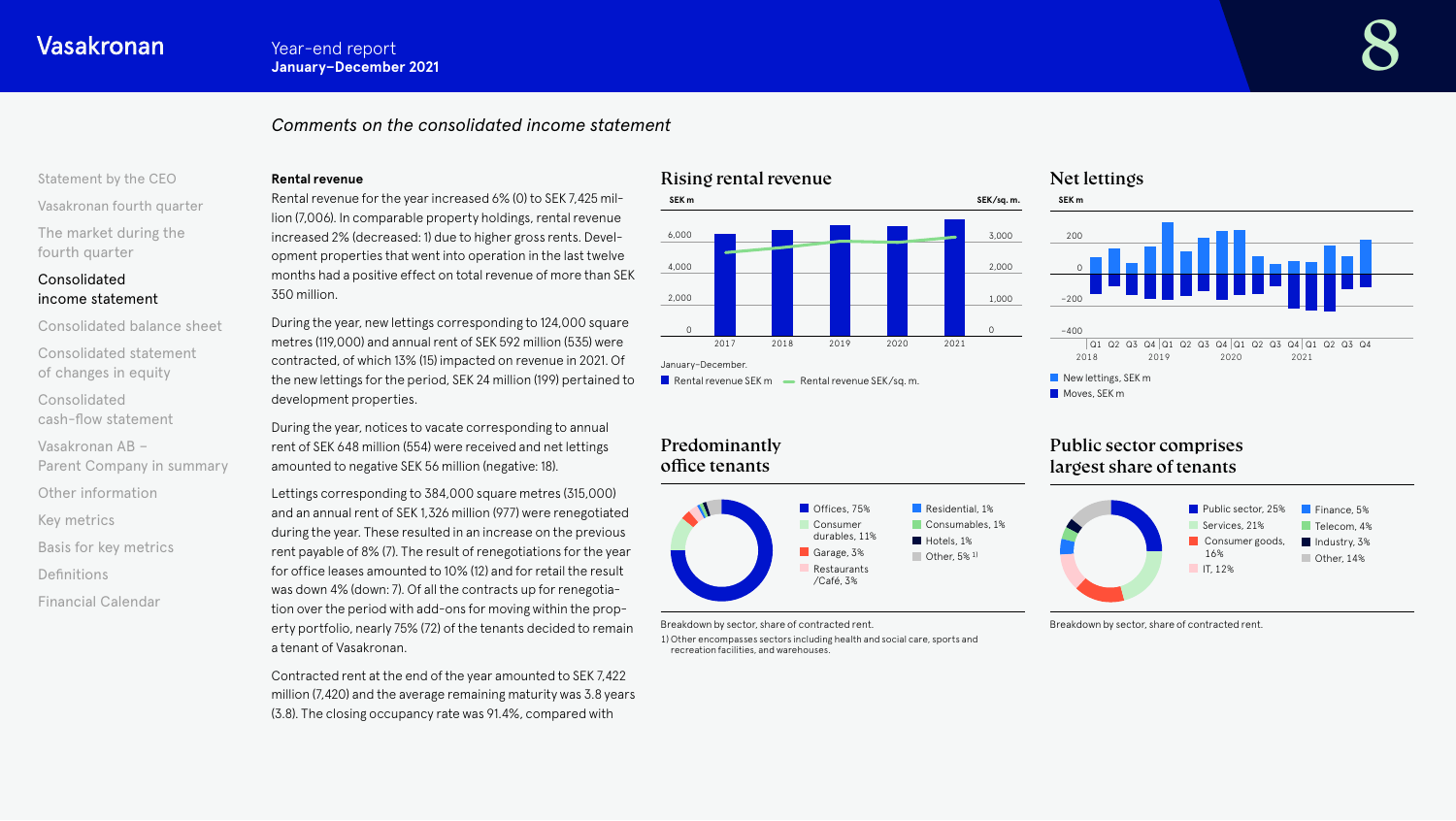# *Comments on the consolidated income statement (Cont.)*

[Statement by the CEO](#page-1-0)

[Vasakronan fourth quarter](#page-3-0) [The market during the](#page-4-0)  fourth quarter

# Consolidated [income statement](#page-6-0)

[Consolidated balance sheet](#page-11-0) [Consolidated statement](#page-16-0)  of changes in equity

Consolidated [cash-flow statement](#page-17-0)

Vasakronan AB –

[Parent Company in summary](#page-20-0)

[Other information](#page-21-0)

[Key metrics](#page-22-0)

[Basis for key metrics](#page-23-0)

[Definitions](#page-24-0)

[Financial Calendar](#page-25-0)

91.0% at the end of the previous quarter and 91.9% at year-end 2020. Of total vacancies, 1.1 percentage points (2.0) were attributable to ongoing projects and development properties.

### **Result from participations in joint ventures**

The result from participations in joint ventures amounted to a profit of SEK 193 million (loss: 219). This was primarily due to positive value changes as a result of the increased value of development rights.

# **Net financial items**

Despite higher interest-bearing liabilities, net financial items for the year improved to an expense of SEK 1,051 million (expense: 1,117), primarily due to lower credit margins on new borrowing. The average interest rate for loans and derivatives decreased to 1.3% (1.6) at the end of the period.

The LTM interest coverage ratio amounted to a multiple of 5.2 (4.4). The policy for the interest coverage ratio does not permit it falling below a multiple of 2.0 over a rolling 12-month period.

### **Profit before value changes and tax**

Profit before value changes and tax increased to SEK 4,391 million (3,577) This change was primarily due to a higher operating surplus and higher result from participations in joint ventures.

### **Property expenses**

Property expenses amounted to SEK 1,892 million (expense: 1,817) for the period. In comparable property holdings, the property expenses increased 2%, compared with a decrease of 2% last year. The 3% increase in total property expenses was due to costs for properties that went into operation during the

# Widely distributed over many tenants

|                                             | Share in %     |
|---------------------------------------------|----------------|
| Ericsson                                    | 3              |
| Swedish Police Authority                    | 3              |
| H&M                                         | $\mathfrak{p}$ |
| Swedish Prison and Probation Service        | 2              |
| The Swedish Tax Agency.                     | $\mathfrak{p}$ |
| King                                        | $\mathfrak{p}$ |
| Försäkringskassan (Social Insurance Agency) |                |
| Swedish National Courts Administration      |                |
| ΕY                                          |                |
| Åhléns                                      |                |
| Total                                       | 18             |

# Even distribution of rents to maturity

| No. of contracts | Annual rent, SEK m | % of total |
|------------------|--------------------|------------|
| 1,222            | 1,287              | 17         |
| 862              | 1,213              | 16         |
| 709              | 1,180              | 15         |
| 1,210            | 3,742              | 48         |
| 4,003            | 7,422              | 96         |
| 1,169            | 104                | 1          |
|                  | 237                | 3          |
| 5,172            | 7,763              | 100        |
|                  |                    |            |

Maturity structure for contracted rent.

Largest tenants, share of contracted rent.

# Lower occupancy rate



# Improved operating surplus



 $\Box$  Operating surplus, SEK m  $\Box$  Surplus ratio, %

year.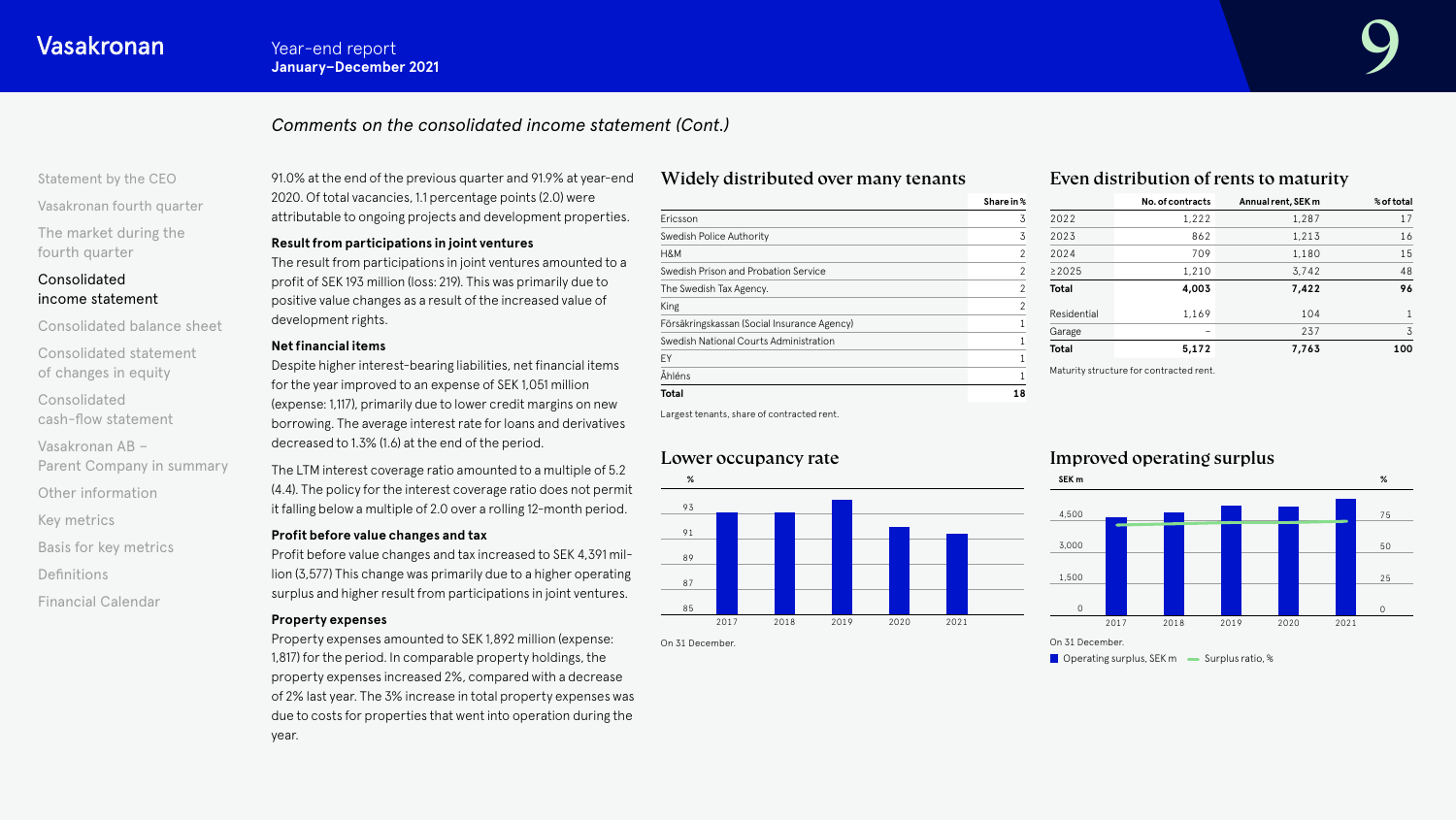**Operating surplus** 

**Administration**

124 million (expense: 118).

# *Comments on the consolidated income statement (Cont.)*

Operating surplus for the period increased 7% (0) to SEK 5,533 million (5,189). For comparable property holdings, the increase in operating surplus was 2% (0). The surplus ratio was 75% (74). The rolling 12-month yield amounted to 3.4% (3.3) for the total property portfolio and 3.7% (3.6) for investment properties.

Property administration costs for the year were SEK 364 million (expense: 353) and central administration costs were SEK

### [Statement by the CEO](#page-1-0)

[Vasakronan fourth quarter](#page-3-0)

[The market during the](#page-4-0)  fourth quarter

# Consolidated [income statement](#page-6-0)

[Consolidated balance sheet](#page-11-0)

[Consolidated statement](#page-16-0)  of changes in equity

Consolidated [cash-flow statement](#page-17-0)

Vasakronan AB –

[Parent Company in summary](#page-20-0)

[Other information](#page-21-0)

[Key metrics](#page-22-0)

[Basis for key metrics](#page-23-0)

[Definitions](#page-24-0)

[Financial Calendar](#page-25-0)

# Financial risks

|                                                               | Financial policy in brief          | Outcome, 31 Dec<br>2021 |
|---------------------------------------------------------------|------------------------------------|-------------------------|
| <b>Financing risk</b>                                         |                                    |                         |
| Loan-to-maturity                                              | min. 2 years                       | 5.0 years               |
| Loan-to-maturity, including<br>unutilised credit commitments. |                                    | 5.5 years               |
| Loans maturing, 12 months                                     | max. 40%                           | 20%                     |
| Credit commitments and cash/<br>loans maturing 12 months      | min. 100%                          | 162%                    |
| Interest-rate risk                                            |                                    |                         |
| Interest coverage ratio                                       | min. 2.0x (LTM)                    | 5.2x                    |
| Fixed-interest period                                         | min. 2 years                       | 4.6 years               |
| Fixed-interest maturity within<br>12 months                   | max. 55%                           | 43%                     |
| <b>Credit risk</b>                                            |                                    |                         |
| Counterpart's rating                                          | min. $A-$ . or $BBB+$<br>with CSAs | met                     |
| <b>Currency risk</b>                                          |                                    |                         |
| Currency exposure                                             | No exposure                        | met                     |

# High interest coverage ratio



On 31 December, rolling 12-month period.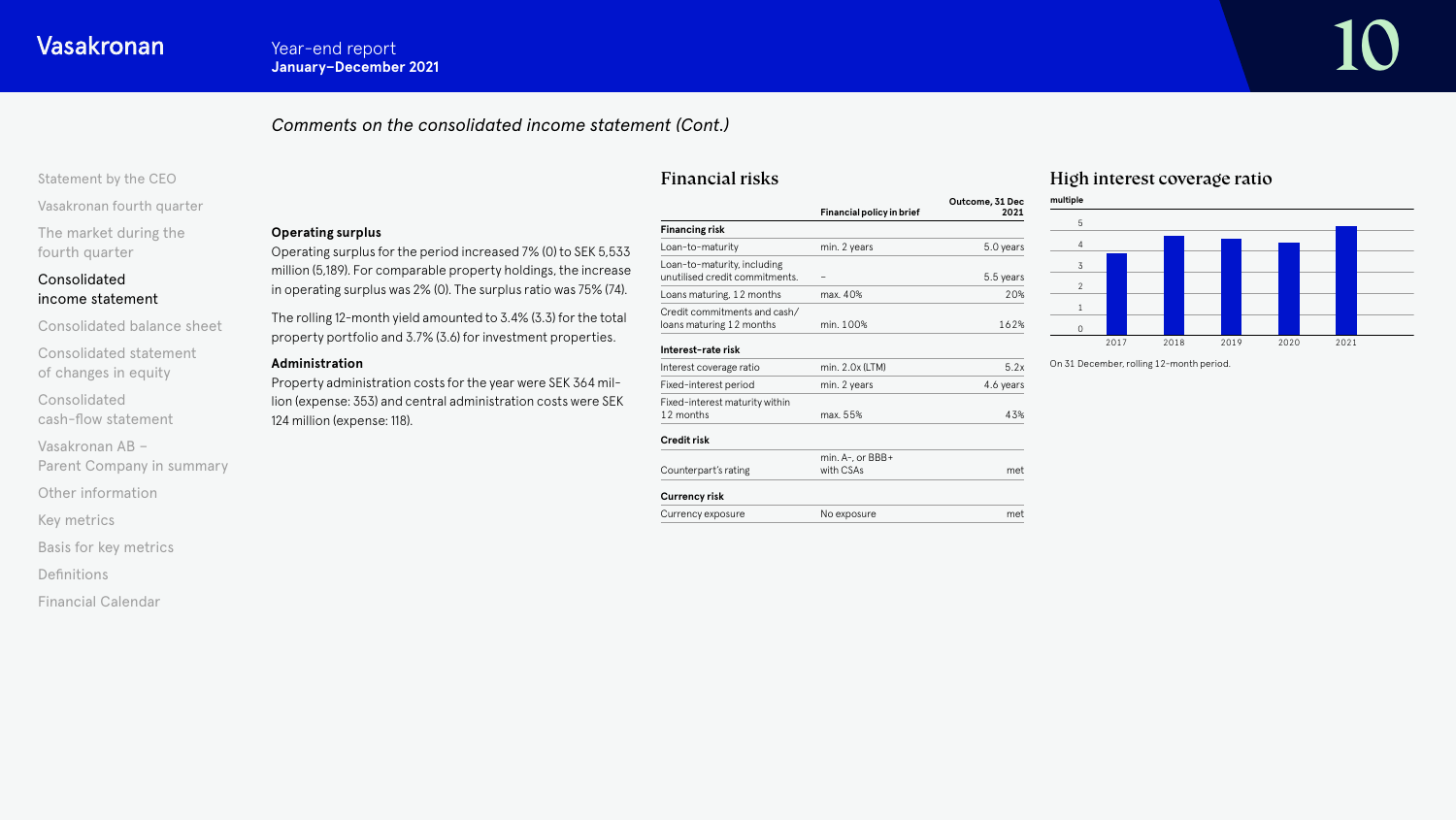# *Comments on the consolidated income statement (Cont.)*

# [Statement by the CEO](#page-1-0) [Vasakronan fourth quarter](#page-3-0) [The market during the](#page-4-0)  fourth quarter

# Consolidated [income statement](#page-6-0)

- [Consolidated balance sheet](#page-11-0) [Consolidated statement](#page-16-0)  of changes in equity Consolidated [cash-flow statement](#page-17-0) Vasakronan AB – [Parent Company in summary](#page-20-0) [Other information](#page-21-0) [Key metrics](#page-22-0)
- [Basis for key metrics](#page-23-0)
- [Definitions](#page-24-0)
- [Financial Calendar](#page-25-0)

### **Change in value of investment properties**

On 31 December 2021, the entire property portfolio had been valued by external appraisers Cushman & Wakefield and Forum Fastighetsekonomi, respectively. Altogether, the change in the property value amounted to SEK 15,255 million (1,083), which corresponded to a 9.5% (0.8) increase in value for the full year. Changes in value for the investment portfolio amounted to an increase of SEK 11,968 million (decrease: 434), corresponding to an increase of 8.8% (decrease: 0.3), and for development and investment properties to an increase of SEK 3,408 million (1,517), corresponding to an increase of 13.0% (7).

The positive value growth was attributable to the downward adjustment of yield requirements and raised market rent assumptions. The average yield requirement used for valuation of the property portfolio was 3.87%, compared with 4.12% for corresponding properties at the end of 2020. The percentage increase in value was greatest for the company's public sector properties followed by offices in central Stockholm and its suburbs. Retail properties also posted a marginal increase in value during the period, primarily due to previous write-downs. The value increase in the project portfolio was due primarily to reduced completion risk and good occupancy rates.

### **Change in value of financial instruments**

The value change in derivatives increased to SEK 938 million (167) which was mainly due to the increase in long-term market interest rates during the year.

Derivatives are primarily used to adjust interest-rate risk in the loan portfolio and to hedge borrowings in foreign currencies. At the end of the period, the derivative portfolio amounted to SEK 75,474 million (71,349), of which SEK 49,580 million (50,505) comprised interest-rate swaps and SEK 25,894 million (20,844) cross-currency basis swaps. The increase was primarily due to new borrowing in foreign currencies.

# **Tax**

The Group reported a total tax effect of an expense of SEK 4,213 million (expense: 1,106). Of the tax expense, an expense of SEK 223 million (expense: 203) was current tax and an expense of SEK 3,990 million (expense: 902) was deferred tax resulting from temporary differences primarily attributable to investment properties and financial instruments.

At the end of the period, Vasakronan was not involved in any tax litigation.

The effective tax rate for the period amounted to 20.5% (22.9).

# Factors impacting value

|                                                         | Value impact, % |
|---------------------------------------------------------|-----------------|
| Yield requirement                                       | 6.3             |
| Market rents                                            | 5.0             |
| Vacancies and other valuation parameters, e.g., changed |                 |
| cost and investment assumptions                         | $-1.8$          |
| Total                                                   | 95              |

# Change in value by region

|              | Change in<br>value,% | <b>Contribution to</b><br>change in value,<br>percentage points |
|--------------|----------------------|-----------------------------------------------------------------|
| Stockholm    | 10.3                 | 7.0                                                             |
| Gothenburg   | 9.4                  | 1.7                                                             |
| Uppsala      | 6.9                  | 0.4                                                             |
| Malmö        | 5.2                  | 0.4                                                             |
| <b>Total</b> |                      | 9.5                                                             |

# Change in value, by category

|                        | Change in<br>value.% | <b>Contribution to</b><br>change in value,<br>percentage points |
|------------------------|----------------------|-----------------------------------------------------------------|
| Investment properties  | 8.8                  | 7.4                                                             |
| Development properties | 13.0                 | 2.1                                                             |
| Transactions           |                      |                                                                 |
| Total                  |                      | 9.5                                                             |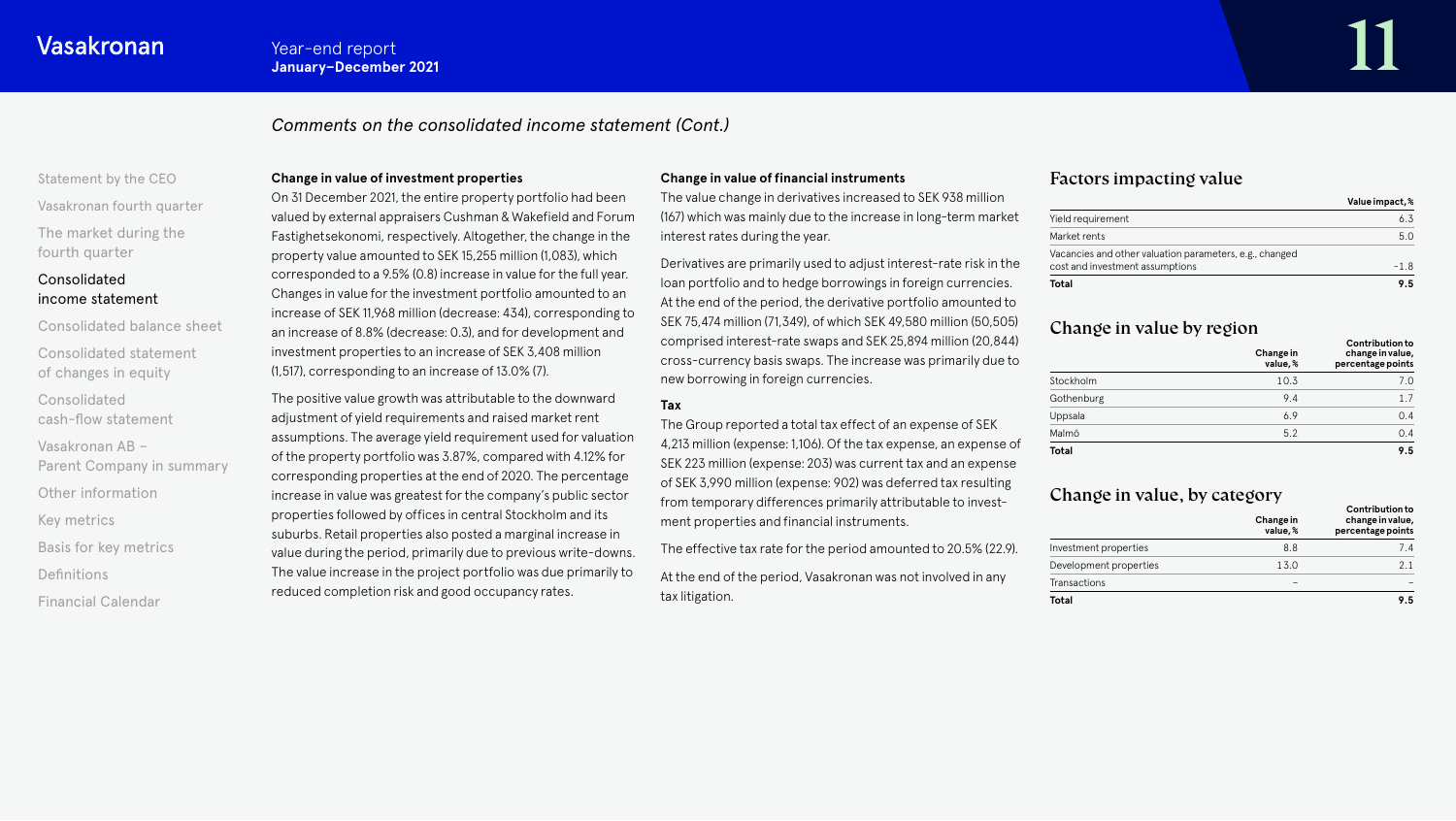# Consolidated balance sheet

<span id="page-11-0"></span>

| Statement by the CEO       | <b>Amounts in SEK million</b>                                     | 31 Dec 2021  | 31 Dec 2020 | 30 Sep 2021 | 30 Sep 2020 |
|----------------------------|-------------------------------------------------------------------|--------------|-------------|-------------|-------------|
|                            | <b>ASSETS</b>                                                     |              |             |             |             |
| Vasakronan fourth quarter  | Non-current assets                                                |              |             |             |             |
| The market during the      | Intangible assets                                                 | 2.044        | 2.044       | 2.047       | 2.039       |
| fourth quarter             | Property, plant and equipment (PPE)                               |              |             |             |             |
| Consolidated               | Investment properties                                             | 181,575      | 162,420     | 173,471     | 158,641     |
| income statement           | Right-of-use assets, leaseholds and land leases                   | 5,157        | 5,163       | 5,159       | 5,165       |
|                            | Equipment                                                         | 102          | 47          | 104         | 38          |
| Consolidated balance sheet |                                                                   | 186,834      | 167,630     | 178,734     | 163,844     |
| Consolidated statement     | <b>Financial assets</b>                                           |              |             |             |             |
| of changes in equity       | Shares and participations in joint ventures                       | 971          | 911         | 896         | 838         |
|                            | Receivables from joint ventures                                   | 20           |             |             |             |
| Consolidated               | <b>Derivatives</b>                                                | 1.062        | 934         | 908         | 1,356       |
| cash-flow statement        | Other non-current receivables                                     | 231          | 915         | 727         | 277         |
| Vasakronan AB -            | <b>Total financial assets</b>                                     | 2,284        | 2,760       | 2,531       | 2,471       |
| Parent Company in summary  | Total non-current assets                                          | 191,162      | 172,434     | 183,312     | 168,354     |
| Other information          | <b>Current assets</b>                                             |              |             |             |             |
|                            | Accounts receivable                                               | 45           | 73          | 69          | 112         |
| Key metrics                | Receivables from joint ventures                                   | $\mathbf{1}$ | 131         | 21          | $\Omega$    |
|                            | Current tax assets                                                | 79           |             |             |             |
| Basis for key metrics      | <b>Derivatives</b>                                                | 78           | 4           | 44          | 6           |
| Definitions                | Other current receivables, prepaid expenses<br>and accrued income | 1,308        | 1,026       | 1,024       | 1,304       |
| <b>Financial Calendar</b>  | Cash and cash equivalents                                         | 3.521        | 2,558       | 4,285       | 4,096       |
|                            | <b>Total current assets</b>                                       | 5,032        | 3,792       | 5,443       | 5,518       |
|                            | <b>TOTAL ASSETS</b>                                               | 196,194      | 176,226     | 188,755     | 173,872     |

| <b>Amounts in SEK million</b>                                      | 31 Dec 2021 | 31 Dec 2020 | 30 Sep 2021 | 30 Sep 2020 |
|--------------------------------------------------------------------|-------------|-------------|-------------|-------------|
| <b>EQUITY AND LIABILITIES</b>                                      |             |             |             |             |
| <b>Equity</b>                                                      | 85,290      | 70,869      | 78,552      | 71,610      |
| Non-current liabilities                                            |             |             |             |             |
| Interest-bearing liabilities                                       | 59,342      | 55,659      | 59,620      | 55,848      |
| Lease liability, leaseholds and land leases                        | 5.158       | 5.164       | 5.160       | 5,166       |
| Deferred tax liability                                             | 26,273      | 22,269      | 24,469      | 21,637      |
| Derivatives                                                        | 1.957       | 4.284       | 2.631       | 4.122       |
| Other non-current liabilities                                      | 69          | 58          | 57          | 367         |
| Provision for pensions                                             | 45          | 120         | 124         | 116         |
| <b>Total non-current liabilities</b>                               | 92.844      | 87,554      | 92,061      | 87,256      |
| <b>Current liabilities</b>                                         |             |             |             |             |
| Interest-bearing liabilities                                       | 14,496      | 13.658      | 14,143      | 11,444      |
| Accounts payable                                                   | 57          | 72          | 9           | 101         |
| Liabilities joint ventures                                         | 22          | 11          | 26          |             |
| Current tax liabilities                                            |             | 91          | 129         | 124         |
| Derivatives                                                        | 38          | 80          | 73          | 124         |
| Other current liabilities, accrued expenses<br>and deferred income | 3.447       | 3.891       | 3.762       | 3,213       |
| <b>Total current liabilities</b>                                   | 18,060      | 17,803      | 18,142      | 15,006      |
| <b>TOTAL EQUITY AND LIABILITIES</b>                                | 196,194     | 176,226     | 188,755     | 173.872     |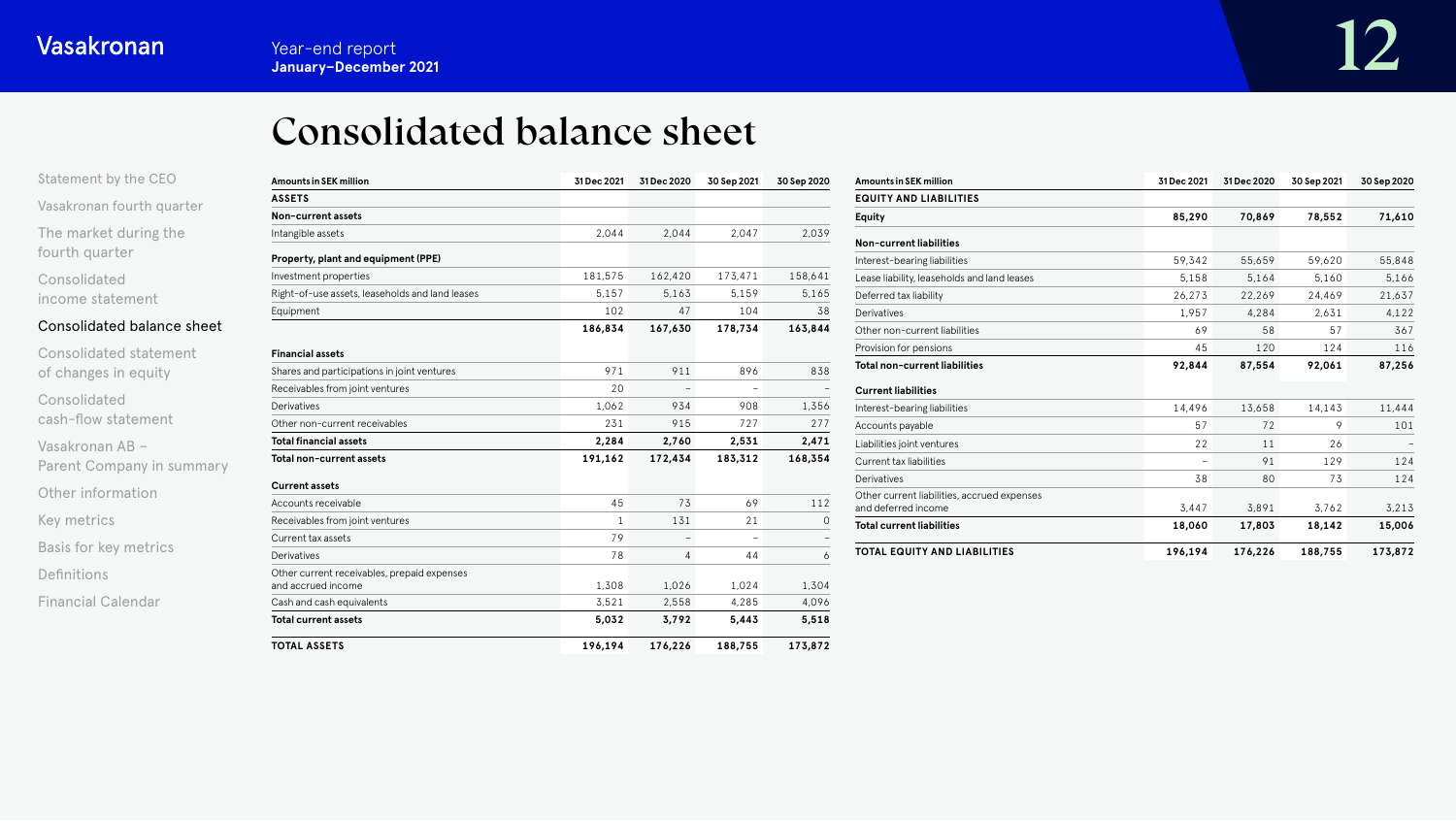# *Comments on the consolidated balance sheet*

#### [Statement by the CEO](#page-1-0)

[Vasakronan fourth quarter](#page-3-0) [The market during the](#page-4-0)  fourth quarter

Consolidated [income statement](#page-6-0)

### [Consolidated balance sheet](#page-11-0)

- [Consolidated statement](#page-16-0)  of changes in equity
- Consolidated [cash-flow statement](#page-17-0)
- Vasakronan AB –
- [Parent Company in summary](#page-20-0)
- [Other information](#page-21-0)
- [Key metrics](#page-22-0)
- [Basis for key metrics](#page-23-0)
- [Definitions](#page-24-0)
- [Financial Calendar](#page-25-0)

#### **Intangible assets**

Intangible assets primarily consist of goodwill. Goodwill has arisen from the recognition of deferred tax on property at the nominal tax rate on the date of the business combination, while the tax rate applied when calculating the purchase price for the acquisition was lower than the nominal rate. On 31 December 2021, goodwill was SEK 1,903 million (1,908).

The remaining portion of intangible assets comprised the value of the Vasakronan brand, which amounted to SEK 100 million (100). SEK 41 million (36) was recognised as an intangible asset and pertained to investments in technical platforms in the subsidiaries Idun and Tmpl.

### **Investment properties**

On 31 December 2021, Vasakronan's entire property portfolio had been valued externally. The assessed market value of the property portfolio was SEK 181,575 million at year end, compared with SEK 162,420 million at the end of 2020. The change in value during the period amounted to an increase of SEK 15,255 million (decrease: 1,083), corresponding to an increase in value of 9.5% (0.8). A change in the yield requirement of  $+/-$ 0.25 percentage points would have an impact of negative SEK 9.4 billion/positive SEK 10,7 billion on the value of the current property portfolio.

The valuations were performed pursuant to the RICS Red Book and apply the same methodology as previous external valuations. Market value is influenced by property-specific events during the period, such as new and renegotiated leases, properties being vacated and investments made. Consideration has also been taken for any assessed changes in market rents and yield requirements since the previous external valuation. A

more comprehensive description of Vasakronan's external property valuation methodology is available on pages 108–109 of Vasakronan's 2020 Annual Report.

# Change in property values

| SEK <sub>m</sub>           | 2021    | 2020    |
|----------------------------|---------|---------|
| Opening value, 1 January   | 162,420 | 156.071 |
| Investments                | 4.137   | 5.314   |
| Acquisitions               | 214     | 181     |
| Sales                      | $-449$  | $-229$  |
| Change in value            | 15,255  | 1.083   |
| Closing value, 31 December | 181,575 | 162,420 |

# Yield requirement for valuation by geographic market

| ℁                 | Interval     | 2021 average | 2020 average |
|-------------------|--------------|--------------|--------------|
| Central Stockholm | $3.1 - 4.80$ | 3.58         | 3.82         |
| Stockholm suburbs | $3.5 - 5.75$ | 4.53         | 4.77         |
| Uppsala           | $4.1 - 5.60$ | 4.66         | 4.94         |
| Gothenburg        | $3.4 - 4.00$ | 3.73         | 3.98         |
| Malmö             | $3.75 - 5.5$ | 4.39         | 4.60         |
| Total             | $3.1 - 5.75$ | 3.88         | 4.12         |

# Yield requirement for valuation by property type

| ℁              | Interval      | 2021 average 2020 average |      |
|----------------|---------------|---------------------------|------|
| <b>Offices</b> | $3.1 - 5.6$   | 3.84                      | 4.09 |
| Retail         | $3.4 - 5.5$   | 4.15                      | 4.34 |
| Other          | $4.75 - 5.75$ | 5.02                      | 5.32 |
| Total          | $3.1 - 5.75$  | 3.88                      | 4.12 |

Net investments in the period amounted to SEK 3,904 million (5,266), where the majority pertained to investments in the company's major new construction and redevelopment projects. At the end of the year, the company vacated the Smedjan 13 and 15 properties in Malmö with a property value of SEK 88 million.

### **Environmental certification**

Vasakronan has set high goals for environmental certification of its property portfolio. Our ambition is for the share of properties certified in accordance with LEED Gold or higher to increase and to obtain environmental certification for the entire investment portfolio.

At the end of the period, some 94% (92) of our investment portfolio based on its market value was environmentally certified, of which 82 percentage points (80) were rated LEED Gold or higher. Of the 94%, some 22 percentage points comprised properties that were undergoing certification, which has been delayed for reasons including the pandemic and difficulty in obtaining data.

# **Right-of-use assets, leaseholds and land leases**

Ground rent agreements are treated as perpetual rental agreements that are given market valuations. The market values are calculated by discounting future fees using a discount rate corresponding to between 3.00 and 3.75%.

For land leases, present values are calculated over the term of the contract by discounting future land leases by the market interest rate with a corresponding tenor to the contract.

On 31 December 2021, right-of-use agreements totalled SEK 5,157 million, compared with SEK 5,163 million at the year end.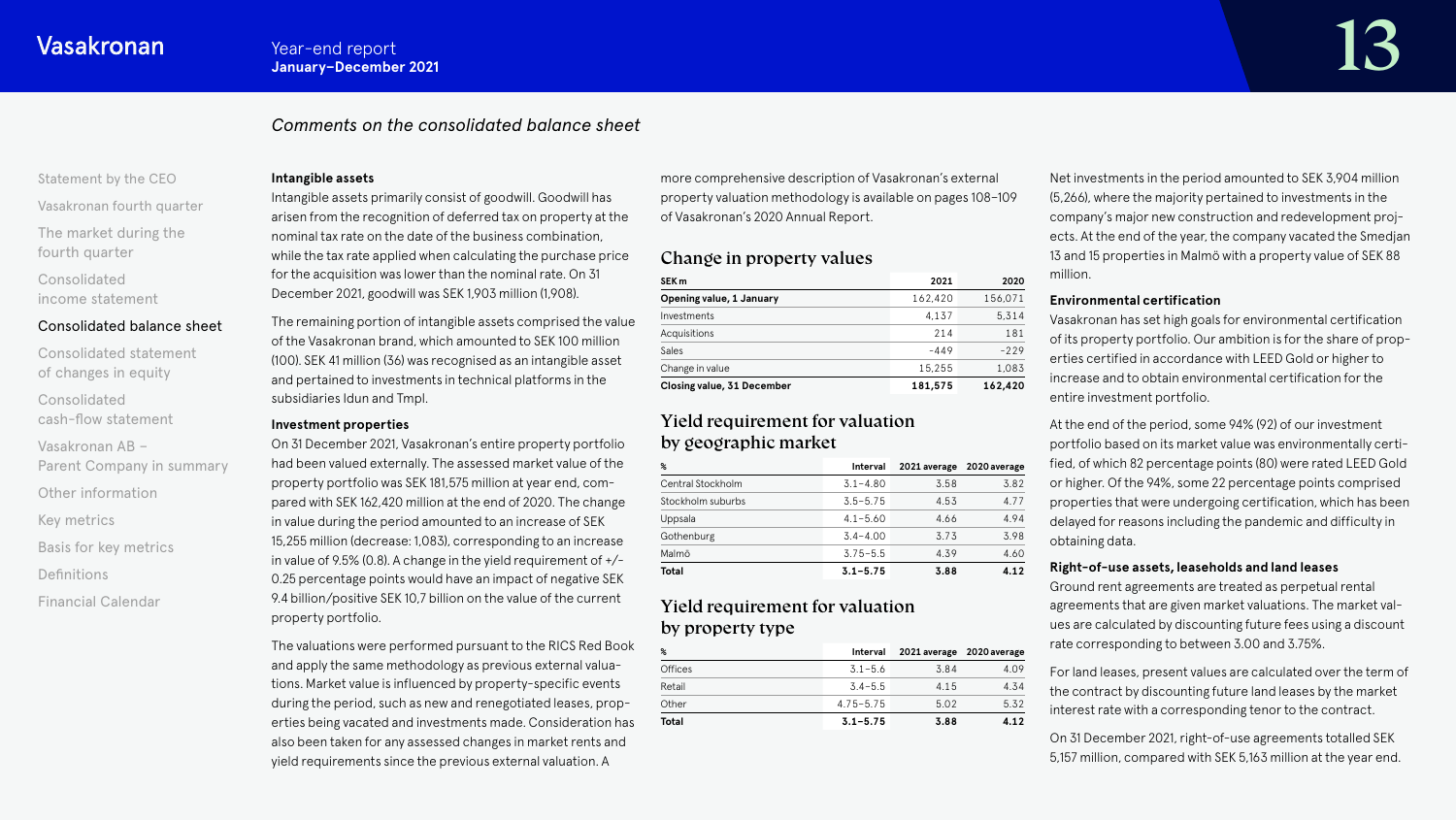# *Comments on the consolidated balance sheet (Cont.)*

### [Statement by the CEO](#page-1-0)

[Vasakronan fourth quarter](#page-3-0) [The market during the](#page-4-0)  fourth quarter

Consolidated [income statement](#page-6-0)

### [Consolidated balance sheet](#page-11-0)

[Consolidated statement](#page-16-0)  of changes in equity Consolidated [cash-flow statement](#page-17-0) Vasakronan AB – [Parent Company in summary](#page-20-0) [Other information](#page-21-0) [Key metrics](#page-22-0) [Basis for key metrics](#page-23-0) [Definitions](#page-24-0) [Financial Calendar](#page-25-0)

### **Property projects**

At the end of the period, the total investment volume of ongoing property projects amounted to SEK 10,134 million (14,323), of which SEK 7,932 million (10,258) had been capitalised. The occupancy rate for major projects was 83% (81) at the end of the year. Contracts have been signed for ongoing projects totalling slightly more than SEK 440 million in annual rent. The total contracted annual rent for these projects when fully let amounts to SEK 700 million. Occupancy is ongoing or will start in 2022 for the majority of major projects.

During the quarter, the redevelopment of Sergelhusen in central Stockholm was completed. Sergelhusen, with a total investment of SEK 4 billion, encompasses 37,000 square metres of office and 12,000 square metres of retail space. At the year end, the occupancy rate was 96% for office space and 90% for retail space. Moreover, the redevelopment of the Diktaren office property in Solna was completed in the quarter. The property encompasses slightly more than 6,400 square metres of office space and is fully let to Engelska Skolan.

#### **Shares and participations in joint ventures**

The value of holdings in the form of shares and participations in joint ventures amounted to SEK 971 million (915) at the end of the year. SEK 50 million of the change comprised the investment completed at the end of the year in the company Hydda. Hydda is owned jointly with blq Invest and has the aim of accelerating the development of new solutions within PropTech. The remainder of the change was attributable to positive value changes in the underlying holdings in Stora Ursvik KB and Järvastaden AB.

# Large investments in property projects

| City                          | Property             | <b>Total invest</b><br>ment, SEK m | Capitalised,<br>SEK <sub>m</sub> | Share<br>capitalised, % | Area of<br>premises,<br>sq.m. | Start<br>Occupancy | Occupancy<br>rate, $%1$ <sup>1)</sup> | completion | Estimated LEED environ-<br>mental<br>date certification <sup>4)</sup> |
|-------------------------------|----------------------|------------------------------------|----------------------------------|-------------------------|-------------------------------|--------------------|---------------------------------------|------------|-----------------------------------------------------------------------|
| Gothenburg                    | Platinan             | 2,600                              | 2,561                            | 98                      | 53,700                        | Q4 2021            | 91                                    | Apr 2022   | Platinum                                                              |
| Stockholm                     | Sergelgatan          | 1,925                              | 1,413                            | 73                      | 15,500                        | N/A                | N/A                                   | Mar 2023   | Gold                                                                  |
| Sundbyberg                    | Kronan 1             | 1,680                              | 1,499                            | 89                      | 44,400                        | Q4 2021            | 100                                   | Nov 2021   | Platinum                                                              |
| Stockholm                     | Nattugglan, block 2  | 800                                | 643                              | 80                      | 15,000                        | Q2 2022            | 88                                    | Jun 2022   | Platinum                                                              |
| Stockholm                     | Sperlingens Backe 47 | 610                                | 54                               | 9                       | 8,500                         | Q4 2023            | 6                                     | Jan 2024   | Platinum                                                              |
| Uppsala                       | Magasin X            | 530                                | 494                              | 93                      | 11,500                        | Q4 2021            | 96                                    | Mar 2022   | Platinum                                                              |
| Stockholm                     | Hötorgshus 2         | 460                                | 169                              | 37                      | 8,000                         | Q3 2022            | $\circ$                               | Apr 2023   | Gold                                                                  |
| Stockholm                     | Sperlingens Backe 45 | 370                                | 216                              | 58                      | 3,900                         | N/A                | 47                                    | Dec 2022   | Gold                                                                  |
| Gothenburg                    | Strömshuset          | 270                                | 257                              | 95                      | 10,450                        | N/A                | 92                                    | Jan 2022   | Platinum                                                              |
| Total major property projects |                      | 9,245                              | 7,306                            | 79                      |                               |                    | 83                                    |            |                                                                       |
| Other projects                |                      | 889                                | 844                              |                         |                               |                    |                                       |            |                                                                       |
| <b>Total</b>                  |                      | 10,134                             | 7,932                            |                         |                               |                    |                                       |            |                                                                       |

1) Calculated based on area. 2) Excluding housing, storerooms and bicycle garage. 3) Part of the property and the occupancy rate is therefore not reported. 4) Forecast at completion.

#### **Deferred tax**

On 31 December 2021, the deferred tax liability was SEK 26,273 million, compared with SEK 22,269 million at year-end 2020. The deferred tax liability pertained primarily to investment properties. The change in tax liabilities was due to the period's unrealised value increases in the investment properties.

Deferred tax is calculated using a nominal rate of 20.6% on differences between the carrying amount and tax base of assets and liabilities.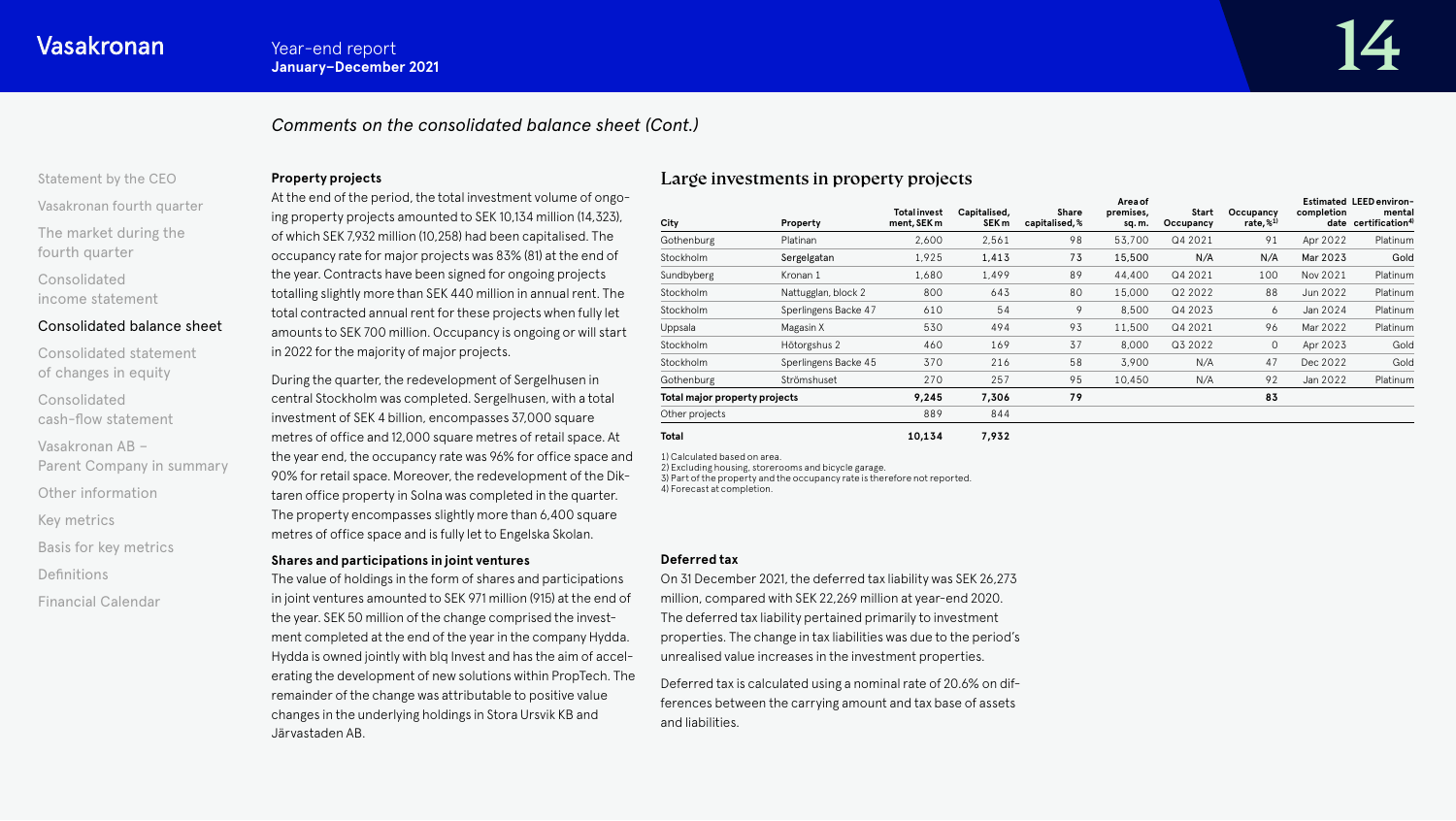# *Comments on the consolidated balance sheet (Cont.)*

# [Statement by the CEO](#page-1-0) [Vasakronan fourth quarter](#page-3-0)

[The market during the](#page-4-0)  fourth quarter

Consolidated [income statement](#page-6-0)

### [Consolidated balance sheet](#page-11-0)

[Consolidated statement](#page-16-0)  of changes in equity Consolidated [cash-flow statement](#page-17-0) Vasakronan AB – [Parent Company in summary](#page-20-0) [Other information](#page-21-0) [Key metrics](#page-22-0) [Basis for key metrics](#page-23-0) [Definitions](#page-24-0) [Financial Calendar](#page-25-0)

#### **Good access to financing**

Vasakronan's main funding source is the capital markets through unsecured bonds. The capital market was strong throughout the year and there was extremely good access to financing on advantageous terms, due largely to support measures from central banks to suppress the effects of the pandemic. Vasakronan spreads maturities for borrowings and limits the size of individual loans for the purpose of reducing financing risk.

Vasakronan's strong credit rating of A3 from Moody's provides Vasakronan with access to longer tenors in the majority of markets. The rating confirms the high quality of the company's properties and its diversified tenant portfolio over many sectors that contains a high percentage of public sector tenants. Moody's also highlighted Vasakronan's high proportion of environmentally certified properties in its assessment of the company.

During the year, Vasakronan issued debt of SEK 11.9 billion (9.9) in the bond market, with an average maturity of just over 7 years. The majority of bonds were placed with investors in Sweden and Norway, but investors from Japan, Hong Kong and Germany also chose to invest in the company's bonds. Vasakronan has issued bonds denominated in seven currencies and 35% (30) of the total liability at the end of the period consisted of borrowing in currencies other than SEK. Borrowing in foreign currencies is hedged through cross-currency basis swaps, which eliminates currency risk.

During the period, no new secured bank loans were raised. Conversely, a number of loans have been repaid early, which means that secured bank loans outstanding decreased to SEK 7.9 billion (11) at year end. Accordingly, secured bank loans declined to 4% (6) of the Group's total assets.

At the end of the period, interest-bearing liabilities net of cash and cash equivalents amounted to SEK 70,317 million (66,759). The increase was mainly attributable to investments in new construction and redevelopment projects. The average fixed-interest tenor fell to 4.6 years (5.6) and the average interest rate for loans and derivatives declined to 1.3% (1.6) at the end of the period.

To minimise financing risk and secure its access to capital, the company has a credit facility with the First, Second, Third and Fourth Swedish national pension funds that amounts to SEK 18 billion. The agreement extends until further notice with a notice period of two years. As before, the credit facility was unutilised during the period. Cash and cash equivalents of SEK 3,521 million (2,558), unutilised credit facilities with the owners and the unutilised credit facility of SEK 2 billion with the European Investment Bank (EIB) together corresponded to 162% (165) of loans maturing over the next 12 months. The average loan-to-maturity, including the above credit facilities, had increased to 5.5 years (5.4) at the end of the period.

# Stable loan-to-value ratio

On 31 December.



# Fixed-interest tenors and loan-to-maturity

|                      |                  | <b>Fixed-interest</b> |                  | Loan-to-maturity |
|----------------------|------------------|-----------------------|------------------|------------------|
| <b>Maturity date</b> | SEK <sub>m</sub> | Share,%               | SEK <sub>m</sub> | Share,%          |
| $0-1$ year           | 31,443           | 43                    | 14,496           | 20               |
| $1 - 2$ years        | 91               | 0                     | 10,650           | 14               |
| $2 - 3$ years        | 2,298            | 3                     | 7,565            | 10               |
| 3-4 years            | 3,194            | 4                     | 7,819            | 11               |
| $4-5$ years          | 1,748            | 2                     | 4,989            | 7                |
| $5-6$ years          | 7,053            | 10                    | 6,236            | 8                |
| $6 - 7$ years        | 4,200            | 6                     | 3,648            | 5                |
| $7 - 8$ years        | 6,800            | 9                     | 3,005            | 4                |
| 8-9 years            | 4,550            | 6                     | 2,855            | 4                |
| $9-10$ years         | 6,500            | 9                     | 2,908            | 4                |
| 10 years or more     | 5,961            | 8                     | 9,667            | 13               |
| Total                | 73,838           | 100                   | 73,838           | 100              |

# Breakdown of funding sources

| SEK <sub>m</sub>   | <b>Nominal</b><br>amount<br>base currency,<br>SEK <sub>m</sub> | Carrying<br>amount, SEK m | Share,%      |
|--------------------|----------------------------------------------------------------|---------------------------|--------------|
| Commercial paper   |                                                                | 8,140                     | 11           |
| Bonds, SEK         |                                                                | 26,998                    | 37           |
| Bonds, NOK         | 13,495                                                         | 13,843                    | 19           |
| Bonds, EUR         | 537                                                            | 4.997                     | 7            |
| Bonds, JPY         | 11,400                                                         | 899                       | 1            |
| Bonds, AUD         | 160                                                            | 1,051                     | 1            |
| Bonds, USD         | 455                                                            | 4,126                     | 6            |
| Bonds, HKD         | 400                                                            | 465                       | $\mathbf{1}$ |
| NSV, EUR           | 50                                                             | 513                       | 1            |
| Secured bank loans |                                                                | 7,866                     | 11           |
| NIB and EIB        |                                                                | 4,940                     | 7            |
| Total              |                                                                | 73,838                    | 100          |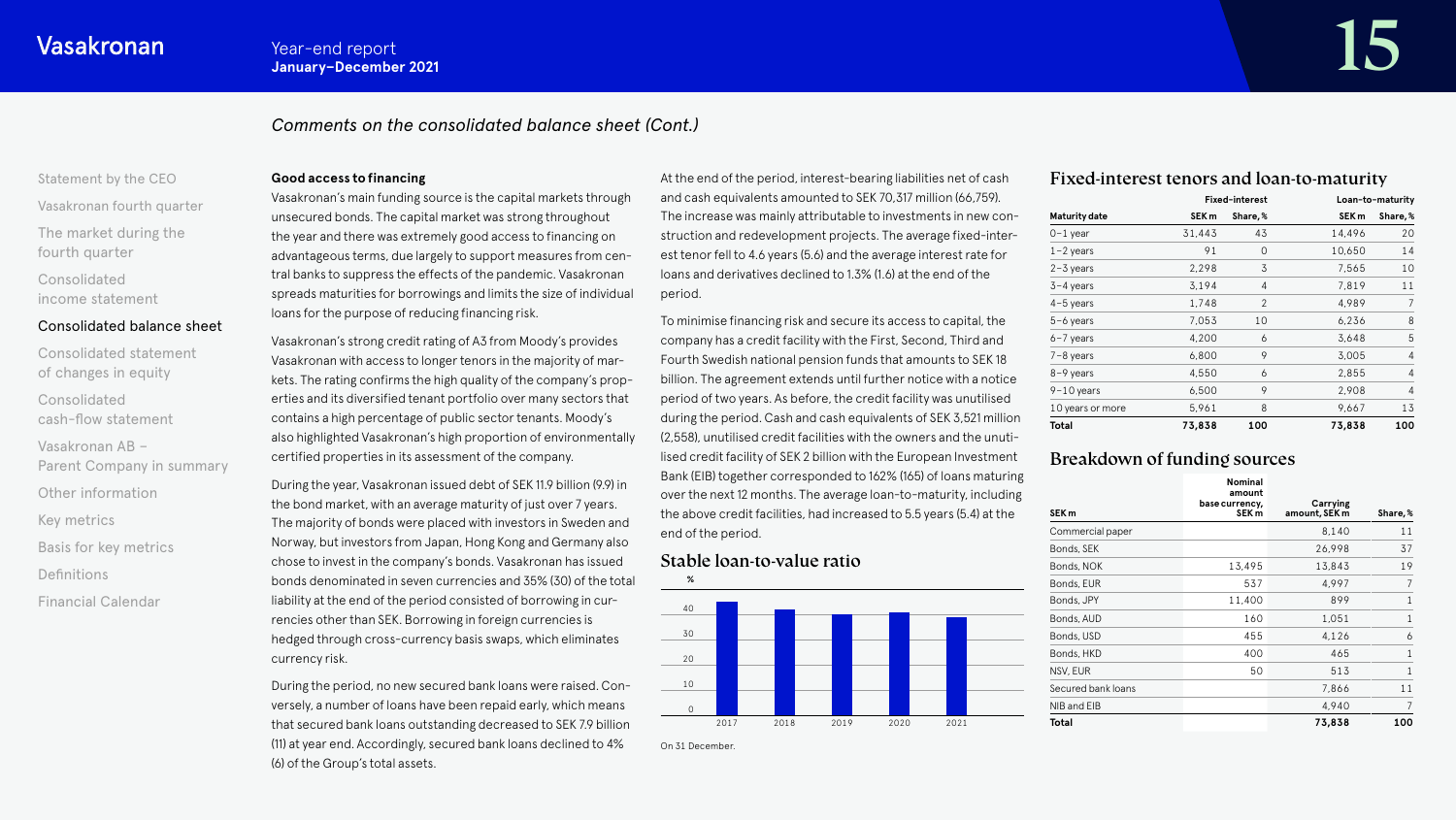# *Comments on the consolidated balance sheet (Cont.)*

# [Statement by the CEO](#page-1-0)

[Vasakronan fourth quarter](#page-3-0) [The market during the](#page-4-0)  fourth quarter

Consolidated [income statement](#page-6-0)

# [Consolidated balance sheet](#page-11-0)

[Consolidated statement](#page-16-0)  of changes in equity Consolidated [cash-flow statement](#page-17-0) Vasakronan AB – [Parent Company in summary](#page-20-0) [Other information](#page-21-0) [Key metrics](#page-22-0) [Basis for key metrics](#page-23-0) [Definitions](#page-24-0)

[Financial Calendar](#page-25-0)

### **Green financing**

Vasakronan issued the world's first green corporate bond in 2013. The company is the Nordic region's largest issuer of green corporate bonds and all bonds issued during the period were green. At the end of the period, the volume of green bonds increased to SEK 43,317 million (34,035) allocated over seven different currencies. In 2018, Vasakronan issued the world's first green commercial paper. At the end of the period, the volume outstanding of green commercial paper increased to SEK 4,280 million (870).

Financing was broadened further in the fourth quarter in the form of a green, digital NSV (Namensschuldverschreibung (Eng: registered bond)) of EUR 50 million. The bilateral loan is the first of its kind in Europe, since it has been issued without any intermediaries via the firstwire digital platform at the same time as the use of proceeds was earmarked for green assets.

The volume outstanding of green loans with the Nordic Investment Bank and the European Investment Bank totalled SEK 4,940 million (5,482) at the end of the period, and green secured bank loans amounted to SEK 1,760 million (1,760). In addition to the above, there is an unutilised green credit facility with the European Investment Bank of SEK 2 billion (2).

The percentage of green financing, consisting of green bonds, green commercial paper, green NSVs and green bank loans, increased during the period to 74% (61) of the total loan portfolio.

A more comprehensive description of the company's green financing and the investments made under Vasakronan's

Green Finance Framework is available in the Impact Report – Green financing on pages 162–170 of Vasakronan's 2020 Annual Report.

# **Equity**

Equity increased to SEK 85,290 million at the end of 2021, compared with SEK 70,869 million at the end of 2020. Comprehensive income for the year amounted to SEK 16,365 million (3,710). A dividend was also distributed during the year corresponding to SEK 2,000 million (3,000). The minority share of equity amounted to SEK 6 million, which was unchanged compared with the year-end 2020.

At year end, the equity/assets ratio was 43% and the loan-tovalue ratio was 39%, compared with the respective figures of 40% and 41% at year-end 2020.

# Green financing under the framework

|                                                  | Amount in<br><b>SEK million</b> |
|--------------------------------------------------|---------------------------------|
| Green commercial paper                           | 4,280                           |
| Green bonds, SEK                                 | 26,773                          |
| Green bonds, NOK                                 | 7,290                           |
| Green bonds, EUR                                 | 3,016                           |
| Green bonds, JPY                                 | 959                             |
| Green bonds, AUD                                 | 1,030                           |
| Green bonds, USD                                 | 3.809                           |
| Green bonds, HKD                                 | 439                             |
| Green NSVs, EUR                                  | 514                             |
| <b>Total volume of Green Finance Instruments</b> | 48,111                          |
| Total volume of Green Assets - Green Pool        | 53,534                          |
| Remaining approved borrowing capacity            | 5,424                           |

# Equity/assets ratio



On 31 December.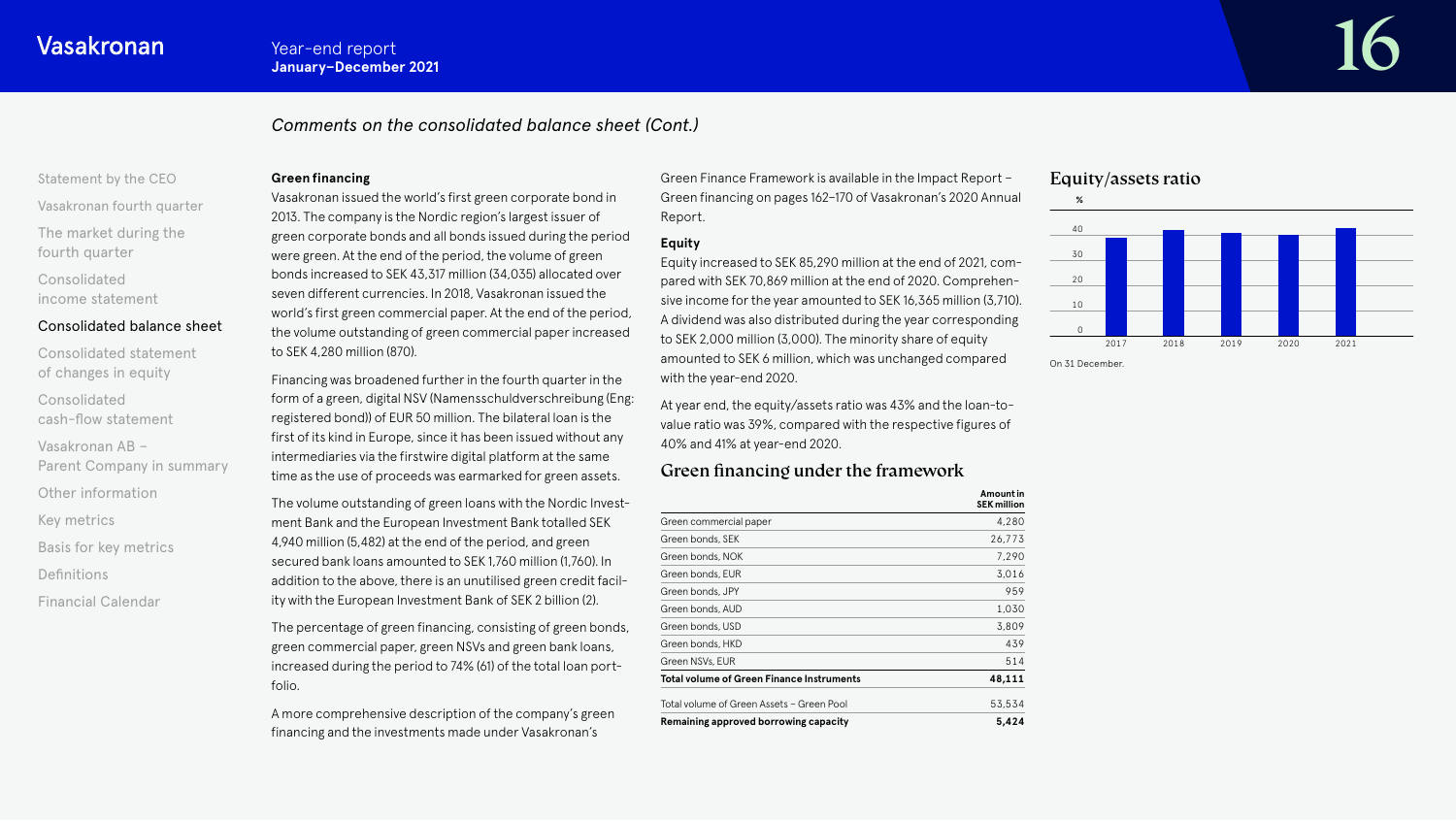# Consolidated statement of changes in equity

<span id="page-16-0"></span>

| Statement by the CEO |  |  |  |  |  |
|----------------------|--|--|--|--|--|
|----------------------|--|--|--|--|--|

[Vasakronan fourth quarter](#page-3-0)

[The market during the](#page-4-0)  fourth quarter

Consolidated [income statement](#page-6-0)

[Consolidated balance sheet](#page-11-0)

# Consolidated statement of changes in equity

Consolidated [cash-flow statement](#page-17-0)

Vasakronan AB – [Parent Company in summary](#page-20-0)

[Other information](#page-21-0)

[Key metrics](#page-22-0)

[Basis for key metrics](#page-23-0)

[Definitions](#page-24-0)

[Financial Calendar](#page-25-0)

| <b>Amounts in SEK million</b>          |                          | Other<br>Share capital contributed capital | Retained<br>earnings | <b>Total equity</b><br>attributable to<br><b>Parent Company</b><br>shareholders | Non-controlling<br>interests | <b>Total equity</b> |
|----------------------------------------|--------------------------|--------------------------------------------|----------------------|---------------------------------------------------------------------------------|------------------------------|---------------------|
| Equity, opening balance at 1 Jan 2020  | 4,000                    | 4,227                                      | 61,926               | 70,153                                                                          | 3                            | 70,156              |
| Profit for the period                  | $\qquad \qquad -$        |                                            | 3,718                | 3,718                                                                           | $-4$                         | 3,714               |
| Other comprehensive income             | $\overline{\phantom{a}}$ | $\overline{\phantom{0}}$                   | $-8$                 | $-8$                                                                            | $\qquad \qquad -$            | $-8$                |
| Comprehensive income for the period    |                          | -                                          | 3,710                | 3,710                                                                           |                              | 3,706               |
| <b>Transactions with owners</b>        |                          |                                            |                      |                                                                                 |                              |                     |
| Non-controlling interests              | $\overline{\phantom{a}}$ | $\overline{\phantom{0}}$                   |                      |                                                                                 | 7                            |                     |
| Dividend                               |                          |                                            | $-3,000$             | $-3,000$                                                                        |                              | $-3,000$            |
| Equity, closing balance at 31 Dec 2020 | 4,000                    | 4,227                                      | 62,636               | 70,863                                                                          | 6                            | 70,869              |
| Equity, opening balance at 1 Jan 2021  | 4,000                    | 4,227                                      | 62,636               | 70,863                                                                          | 6                            | 70,869              |
| Profit for the period                  | $\overline{\phantom{a}}$ | $\overline{\phantom{0}}$                   | 16,365               | 16,365                                                                          | -6                           | 16,359              |
| Other comprehensive income             | $\overline{\phantom{a}}$ | -                                          | 56                   | 56                                                                              | $\overline{\phantom{a}}$     | 56                  |
| Comprehensive income for the period    |                          |                                            | 16,421               | 16,421                                                                          | 0                            | 16,415              |
| Transactions with owners               |                          |                                            |                      |                                                                                 |                              |                     |
| Non-controlling interests              | $\overline{\phantom{a}}$ | $\overline{\phantom{0}}$                   |                      |                                                                                 | 6                            | 6                   |
| Dividend                               | $\overline{\phantom{a}}$ | -                                          | $-2,000$             | $-2,000$                                                                        | -                            | $-2,000$            |
| Equity, closing balance at 31 Dec 2021 | 4,000                    | 4,227                                      | 77,057               | 85,284                                                                          | 6                            | 85,290              |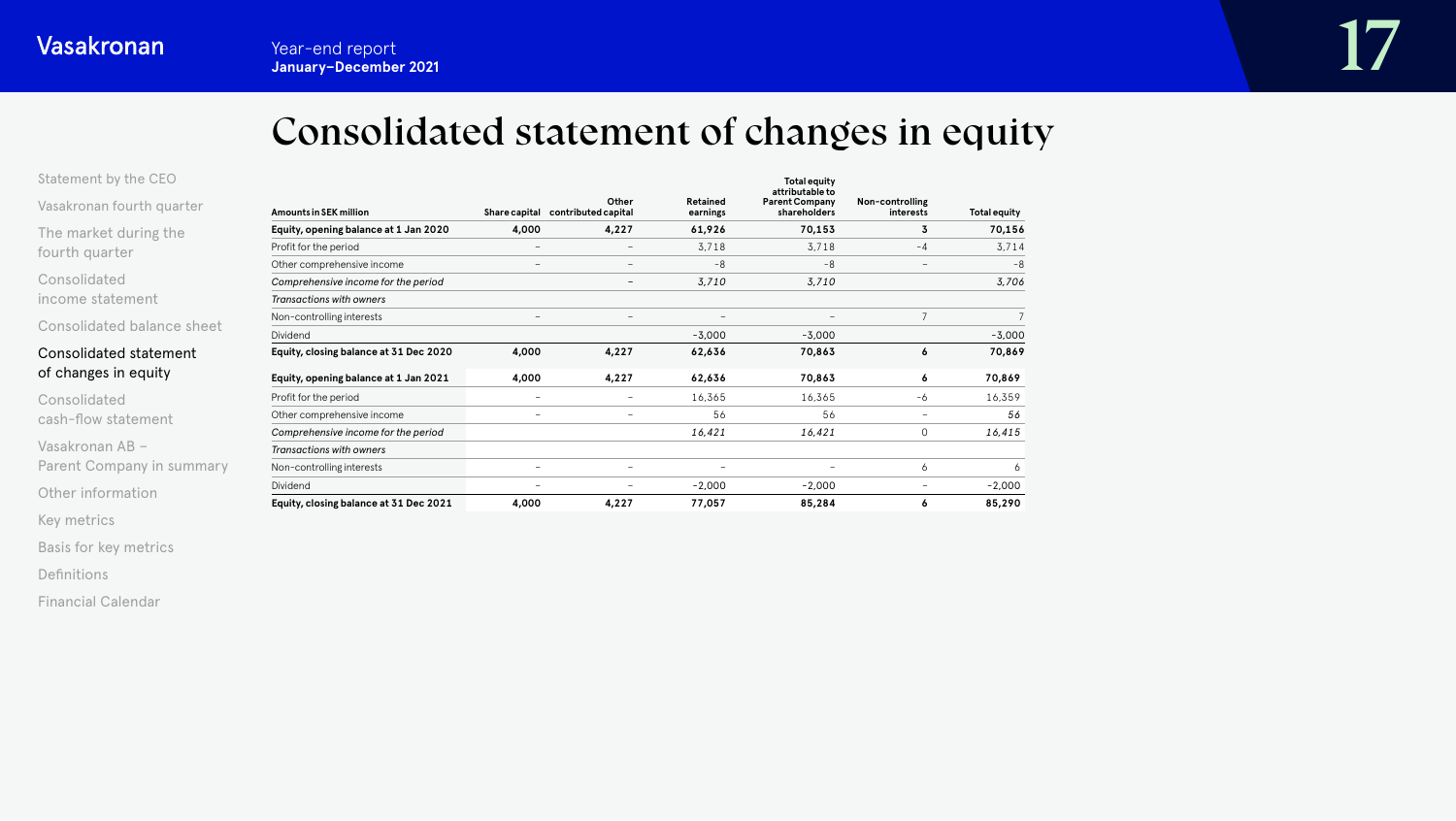# Consolidated cash-flow statement

<span id="page-17-0"></span>

| Statement by the CEO |  |  |  |  |  |
|----------------------|--|--|--|--|--|
|----------------------|--|--|--|--|--|

[Vasakronan fourth quarter](#page-3-0)

[The market during the](#page-4-0)  fourth quarter

Consolidated [income statement](#page-6-0)

[Consolidated balance sheet](#page-11-0)

[Consolidated statement](#page-16-0)  of changes in equity

# Consolidated cash-flow statement

Vasakronan AB – [Parent Company in summary](#page-20-0) [Other information](#page-21-0) [Key metrics](#page-22-0) [Basis for key metrics](#page-23-0) [Definitions](#page-24-0) [Financial Calendar](#page-25-0)

| <b>Amounts in SEK million</b>                                  | Jan-Dec<br>2021 | Jan-Dec<br>2020          | Oct-Dec<br>2021 | Oct-Dec<br>2020 |
|----------------------------------------------------------------|-----------------|--------------------------|-----------------|-----------------|
| <b>Operating activities</b>                                    |                 |                          |                 |                 |
| Operating surplus                                              | 5.533           | 5.189                    | 1.413           | 1.314           |
| Central administration                                         | $-124$          | $-118$                   | $-20$           | $-29$           |
| Add back amortisation and depreciation                         | 27              | 13                       | 8               | 6               |
| Adjustment for other non-cash items                            | $-5$            | $-13$                    | $-8-$           | $-8$            |
| Cash flow from operating activities<br>before interest and tax | 5,431           | 5,071                    | 1,393           | 1,282           |
| Interest paid <sup>1)</sup>                                    | $-1,543$        | $-1,295$                 | $-541$          | $-267$          |
| Interest received                                              | 4               | 6                        | $\circ$         | $\mathbf{1}$    |
| Taxes paid                                                     | $-320$          | $-235$                   | $-69$           | $-32$           |
| Cash flow before changes in working capital                    | 3,572           | 3,547                    | 783             | 984             |
| $Increase (-)/decrease (+)$<br>in operating receivables        | 119             | 10                       | 312             | 113             |
| Increase (+)/decrease (-)<br>in operating liabilities          | 256             | 261                      | $-71$           | 288             |
| Cash flow from operating activities                            | 3,947           | 3,818                    | 1,024           | 1,385           |
| <b>Investing activities</b>                                    |                 |                          |                 |                 |
| Investments in existing property                               | $-4.137$        | $-5.314$                 | $-1.006$        | $-1.659$        |
| Property acquisitions                                          | $-214$          | $-181$                   | $-10$           | $-174$          |
| Property divestments                                           | 449             | 229                      | 87              |                 |
| Other PPE, net                                                 | $-78$           | $-14$                    | -4              | $-13$           |
| Acquisition of intangible assets                               | $-10$           | $-23$                    | -4              | -6              |
| Dividends from joint ventures                                  | 182             | 34                       | -               |                 |
| Other financial assets, net                                    | $-50$           | $\overline{\phantom{a}}$ | $-50$           |                 |
| Cash flow from investing activities                            | $-3,858$        | $-5,269$                 | -987            | $-1,852$        |
| Cash flow after investing activities                           | 89              | $-1,451$                 | 37              | $-467$          |

| <b>Amounts in SEK million</b>                   | Jan-Dec<br>2021 | Jan-Dec<br>2020 | Oct-Dec<br>2021 | Oct-Dec<br>2020 |
|-------------------------------------------------|-----------------|-----------------|-----------------|-----------------|
| <b>Financing activities</b>                     |                 |                 |                 |                 |
| Dividend                                        | $-2.000$        | $-3.000$        |                 | $-3,000$        |
| Raised debt: interest-bearing liabilities       | 34,422          | 35,844          | 3.609           | 7,729           |
| Repayment of debt: interest-bearing liabilities | $-31.290$       | $-31,417$       | $-4.104$        | $-5,238$        |
| Change in collateral                            | $-21$           | $-663$          | $-65$           | $-523$          |
| Redemption of financial instruments             | $-241$          | $-277$          | $-241$          | $-46$           |
| Transactions with non-controlling interests     | 4               | 7               | 0               | 7               |
| Cash flow from financing activities             | 874             | 494             | $-801$          | $-1,071$        |
| Cash flow for the period                        | 963             | $-957$          | $-764$          | $-1,538$        |
| Opening balance, cash and cash equivalents      | 2.558           | 3,515           | 4.285           | 4,096           |
| Cash flow for the period                        | 963             | $-957$          | -764            | $-1,538$        |
| Closing balance, cash and cash equivalents      | 3,521           | 2,558           | 3,521           | 2.558           |

1) Interest paid includes interest on lease liabilities for ground rents and land leases.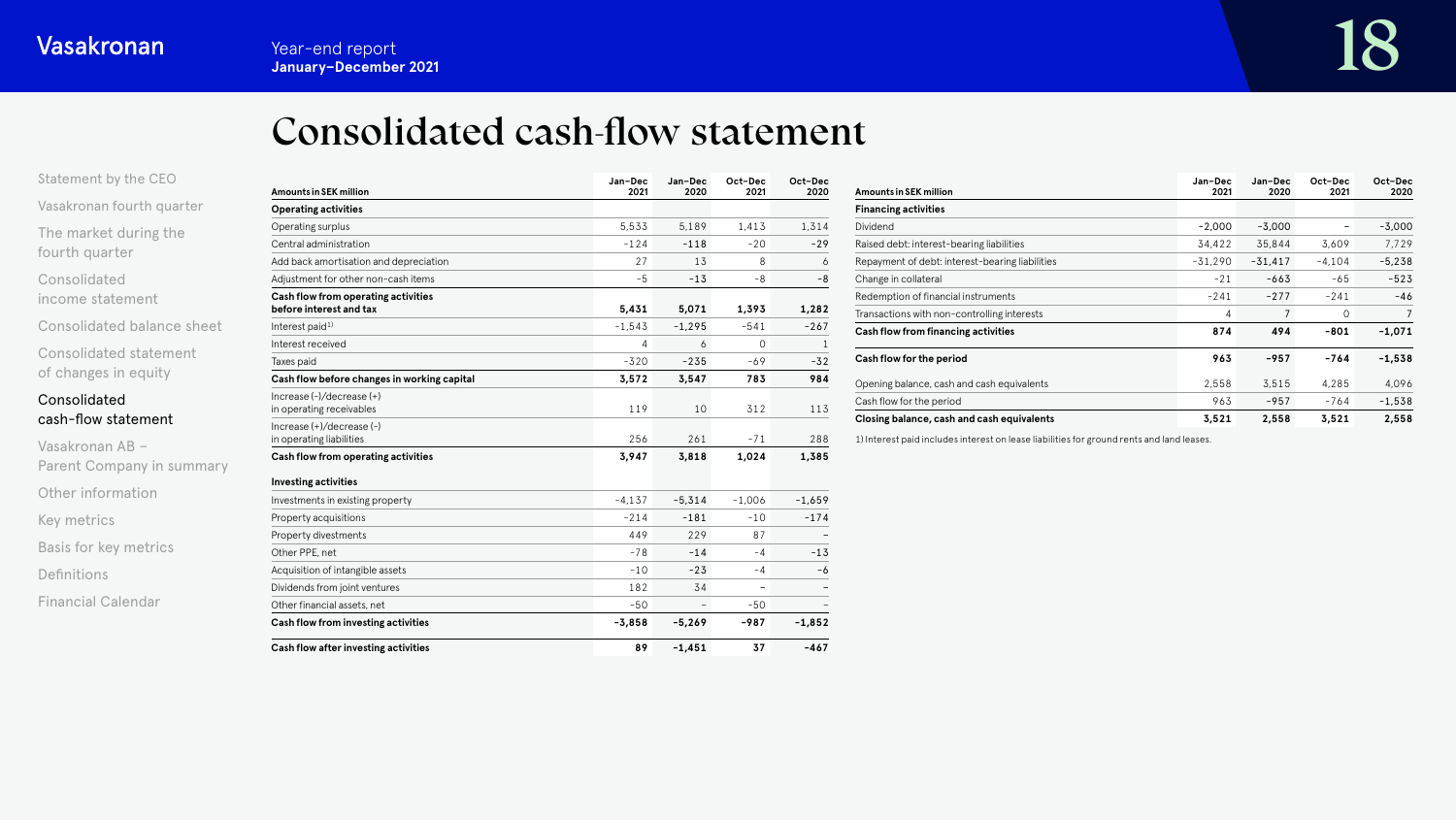# *Comments to the consolidated cash-flow statement*

### [Statement by the CEO](#page-1-0)

[Vasakronan fourth quarter](#page-3-0)

[The market during the](#page-4-0)  fourth quarter

Consolidated [income statement](#page-6-0)

[Consolidated balance sheet](#page-11-0) [Consolidated statement](#page-16-0)  of changes in equity

# Consolidated [cash-flow statement](#page-17-0)

Vasakronan AB – [Parent Company in summary](#page-20-0) [Other information](#page-21-0) [Key metrics](#page-22-0) [Basis for key metrics](#page-23-0) [Definitions](#page-24-0) [Financial Calendar](#page-25-0)

Cash flow from operating activities before interest and taxes amounted to SEK 5,431 million (5,071). Cash flow from operating activities before changes in working capital increased to SEK 3,572 million (3,547) as a result of a higher operating surplus.

During the period, investments in existing properties amounted to SEK 4,137 million (5,314). Cash flow from investing activities amounted to a total outflow of SEK 3,858 million (outflow: 5,269).

Net borrowing amounted to SEK 3,132 million (4,429). Altogether, cash and cash equivalents increased SEK 963 million (decreased: 957) and totalled SEK 3,521 million (2,558) at the end of the year.

# Stable cash flow from operating activities



#### January–December.

 $\blacksquare$  Cash flow from operating activities before changes in working capital

**Cash flow after investing activities** 

# Property acquisitions 2021

| Property                                                 | City       | Seller                  | Purchase price, SEK m | Occupancy |
|----------------------------------------------------------|------------|-------------------------|-----------------------|-----------|
| Svärdsliljan 1                                           | Solna      | Järvastaden AB          | 188                   | Jan 2021  |
| Gullbergsvass 703:44                                     | Gothenburg | Gothenburg municipality | 26                    | Aug 2021  |
| Total agreed property value                              |            |                         | 214                   |           |
| Transaction costs, as well as deduction for deferred tax |            |                         |                       |           |
| Total purchase price                                     |            |                         | 214                   |           |

# Property divestments 2021

| Property                                                                                               | City  | <b>Buyer</b> | Purchase price, SEK m | <b>Transfer date</b> |
|--------------------------------------------------------------------------------------------------------|-------|--------------|-----------------------|----------------------|
| Gulmåran 1                                                                                             | Solna | JM AB        | 180                   | Feb 2021             |
| Svärdsliljan 1                                                                                         | Solna | JM AB        | 184                   | Feb 2021             |
| Smedjan 13 and 15                                                                                      | Malmö | Trianon      | 88                    | Dec 2021             |
| Total agreed property value                                                                            |       |              | 452                   |                      |
| Acquisition-related costs, such as stamp duty and<br>other transaction costs, as well as deduction for |       |              |                       |                      |
| deferred tax                                                                                           |       |              | $-3$                  |                      |
| Total purchase price                                                                                   |       |              | 449                   |                      |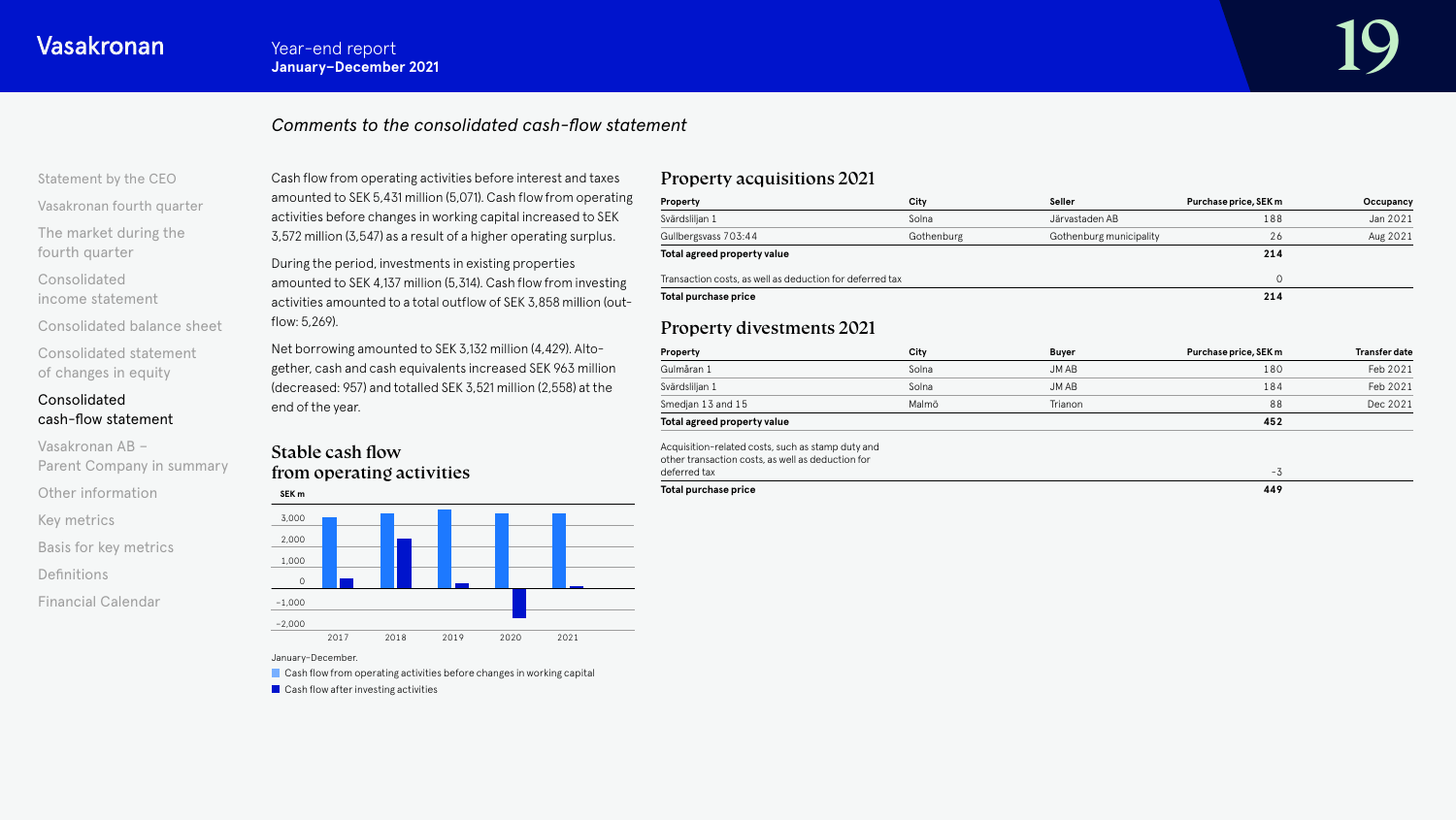| Statement by the CEO                           |                                                                                        | Total Vasakronan |                                                       | Stockholm |                                             | Gothenburg |                            | Malmö  |                                             | Uppsala |                              |
|------------------------------------------------|----------------------------------------------------------------------------------------|------------------|-------------------------------------------------------|-----------|---------------------------------------------|------------|----------------------------|--------|---------------------------------------------|---------|------------------------------|
| Vasakronan fourth quarter                      | January-December                                                                       | 2021             | 2020                                                  | 2021      | 2020                                        | 2021       | 2020                       | 2021   | 2020                                        | 2021    | 2020                         |
|                                                | Market value of properties, SEK m                                                      | 181,575          | 162,421                                               | 123,250   | 109,799                                     | 33,317     | 29,365                     | 13,719 | 13,018                                      | 11,289  | 10,239                       |
| The market during the                          | Rental revenue, SEK m                                                                  | 7,425            | 7,006                                                 | 4,819     | 4,450                                       | 1,293      | 1,286                      | 712    | 700                                         | 601     | 570                          |
| fourth quarter                                 | Operating surplus, SEK m                                                               | 5,533            | 5,189                                                 | 3,649     | 3,344                                       | 964        | 962                        | 481    | 475                                         | 439     | 408                          |
| Consolidated                                   | Surplus ratio, %                                                                       | 75               | 74                                                    | 76        | 75                                          | 75         | 75                         | 68     | 68                                          | 73      | 72                           |
| income statement                               | Occupancy rate, %                                                                      | 91               | 92                                                    | 90        | 91                                          | 95         | 95                         | 91     | 88                                          | 94      | 96                           |
|                                                | Number of properties                                                                   | 168              | 171                                                   | 78        | 79                                          | 34         | 34                         | 31     | 33                                          | 25      | 25                           |
| Consolidated balance sheet                     | Area, thousand sq. m.                                                                  | 2,348            | 2,339                                                 | 1,402     | 1,373                                       | 392        | 403                        | 300    | 309                                         | 254     | 254                          |
| Consolidated statement<br>of changes in equity | Environmental certification in the<br>investment portfolio based on market<br>value, % | 94               | 92                                                    | 92        | 90.5                                        | 96         | 96                         | 100    | 100                                         | 90      | 83.3                         |
| Consolidated<br>cash-flow statement            | Contracted rent by geographic market                                                   |                  | Stockholm 66%<br>Gothenburg 17%                       |           | 66%                                         |            | 17%                        |        | 9%                                          |         | 8%                           |
| Vasakronan AB -<br>Parent Company in summary   | Pertains to share of contracted rent                                                   |                  | Malmö<br>9%<br>8%<br><b>Uppsala</b>                   |           |                                             |            |                            |        |                                             |         |                              |
| Other information                              | Contracted rent by property type                                                       |                  |                                                       |           |                                             |            |                            |        |                                             |         |                              |
| Key metrics                                    |                                                                                        |                  | <b>Offices</b><br>75%<br>$\blacksquare$ Retail<br>18% |           | Offices 82%<br>$\blacksquare$ Retail<br>11% |            | Offices 63%<br>32%<br>Reta |        | Offices 62%<br>27%<br>$\blacksquare$ Retail |         | Offices 68%<br>19%<br>Retail |
| Basis for key metrics                          | Pertains to share of contracted rent                                                   |                  | Other<br>7%                                           |           | 7%<br>Other                                 |            | 5%<br>Other                |        | <b>Other</b><br>11%                         |         | 13%<br><b>Other</b>          |
| Definitions                                    |                                                                                        |                  |                                                       |           |                                             |            |                            |        |                                             |         |                              |

[Financial Calendar](#page-25-0)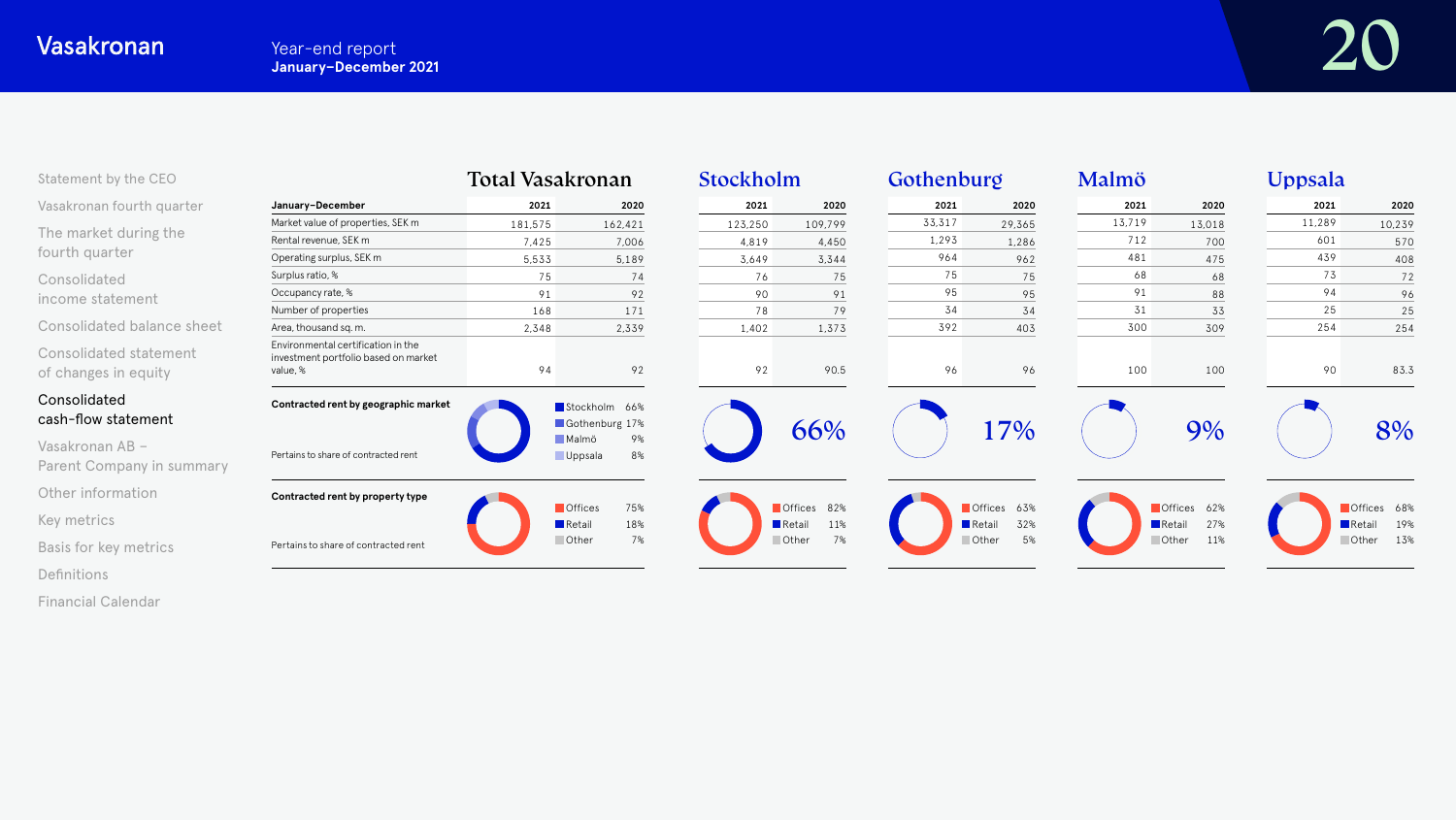# Vasakronan AB – Parent Company in summary

<span id="page-20-0"></span>

| Statement by the CEO      |  |
|---------------------------|--|
| Vasakronan fourth quarter |  |

[The market during the](#page-4-0)  fourth quarter

Consolidated

[income statement](#page-6-0)

[Consolidated balance sheet](#page-11-0)

[Consolidated statement](#page-16-0)  of changes in equity

Consolidated [cash-flow statement](#page-17-0)

Vasakronan AB – Parent Company in summary

[Other information](#page-21-0)

[Key metrics](#page-22-0)

[Basis for key metrics](#page-23-0)

[Definitions](#page-24-0)

[Financial Calendar](#page-25-0)

| Income statement       |  |
|------------------------|--|
| Amounts in SEK million |  |

| Amounts in SEK million                       | Jan-Dec 2021 | Jan-Dec 2020 |
|----------------------------------------------|--------------|--------------|
| Net sales                                    | 510          | 510          |
| Operating expenses                           | $-703$       | $-659$       |
| EBIT                                         | $-193$       | $-149$       |
| Financial items                              |              |              |
| Profit from participations in subsidiaries   | 2,538        | 3,943        |
| Result from participations in joint ventures | $\circ$      | $-1$         |
| Net interest                                 | $-374$       | $-349$       |
| Change in value of financial instruments     | 938          | 167          |
| Appropriations                               | $-236$       | $-200$       |
| Profit before tax                            | 2,673        | 3,411        |
| Tax                                          | $-419$       | $-230$       |
| Profit for the period                        | 2,254        | 3,181        |

# Statement of comprehensive income

| Total comprehensive income for the period<br>2.254         | 3.181 |
|------------------------------------------------------------|-------|
| Other comprehensive income                                 |       |
| Profit for the period recognised in profit or loss<br>2254 | 3.181 |
|                                                            |       |

### **Parent Company**

The operations of the Parent Company, Vasakronan AB (publ), consist of Group-wide functions and providing an organisation for the management of properties owned by subsidiaries. The Parent Company does not directly own any properties.

The Parent Company's revenue for the period was SEK 510 million (510), which primarily consists of the Parent Company's invoices to the subsidiaries for services rendered. The profit from participations in Group companies amounted to SEK 2,538 million (3,943) and pertained to dividends.

The value change in financial instruments was SEK 938 million (167) as a result of the increase in long-term market interest rates during the period. Profit before tax was SEK 2,673 million (3,411). Closing cash and cash equivalents amounted to SEK 3,513 million (2,546).

# Balance sheet

| Amounts in SEK million                      | 31 dec 2021  | 31 dec 2021 |
|---------------------------------------------|--------------|-------------|
| <b>ASSETS</b>                               |              |             |
| Non-current assets                          |              |             |
| Equipment                                   | 65           | 4           |
| Shares and participations in subsidiaries   | 37,829       | 37,636      |
| Receivables from subsidiaries               | 38,972       | 40,472      |
| Shares and participations in joint ventures | $\mathbf{1}$ | 0           |
| Receivables from joint ventures             | 20           |             |
| Deferred tax assets                         | 125          | 368         |
| Derivatives                                 | 1,062        | 934         |
| Non-current receivables                     | 225          | 909         |
| Total non-current assets                    | 78,298       | 80,323      |
| <b>Current assets</b>                       |              |             |
| Receivables from subsidiaries               | 9.498        | 6.469       |
| Receivables from joint ventures             | $\Omega$     | 131         |
| Derivatives                                 | 78           | 4           |
| <b>Current receivables</b>                  | 954          | 614         |
| Cash and cash equivalents                   | 3,513        | 2,546       |
| <b>Total current assets</b>                 | 14,042       | 9,764       |
| <b>TOTAL ASSETS</b>                         | 92,341       | 90,087      |
| <b>EQUITY AND LIABILITIES</b>               |              |             |
| Equity                                      | 13,077       | 12,823      |
| Untaxed reserves                            | 922          | 686         |
| Liabilities                                 |              |             |
| Interest-bearing liabilities                | 73,838       | 69,317      |
| Derivatives                                 | 1,995        | 4,364       |
| Non-interest-bearing liabilities            | 762          | 1,144       |
| Liabilities to subsidiaries                 | 1,747        | 1,753       |
| <b>Total liabilities</b>                    | 78,342       | 76,578      |
| TOTAL EQUITY AND LIABILITIES                | 92,341       | 90,087      |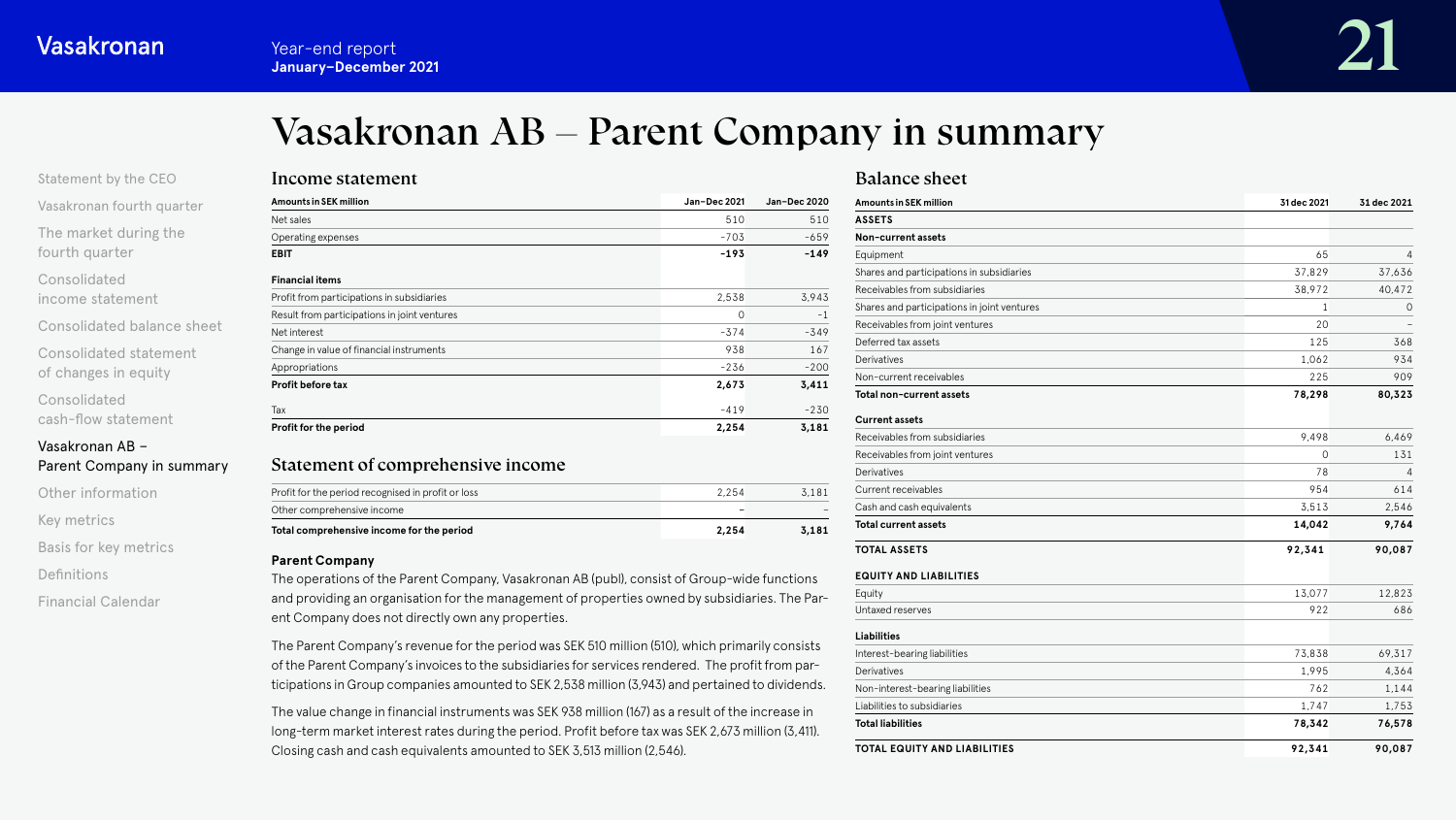# Other information

#### <span id="page-21-0"></span>[Statement by the CEO](#page-1-0)

[Vasakronan fourth quarter](#page-3-0)

[The market during the](#page-4-0)  fourth quarter

Consolidated [income statement](#page-6-0)

[Consolidated balance sheet](#page-11-0)

[Consolidated statement](#page-16-0)  of changes in equity

Consolidated [cash-flow statement](#page-17-0)

Vasakronan AB – [Parent Company in summary](#page-20-0)

# Other information

[Key metrics](#page-22-0) [Basis for key metrics](#page-23-0) [Definitions](#page-24-0) [Financial Calendar](#page-25-0)

#### **Personnel**

The number of employees at the end of the year was 290 (293).

#### **Risks and uncertainties**

The Board of Directors and the CEO continuously strive to achieve the desired risk profile, based on the policy established by the Board. The policy contains uniform methods for identifying, valuing, taking responsibility for, managing and reporting risks. Vasakronan's risks are described in the 2020 Annual Report on pages 62–67.

#### **The Taxonomy**

Vasakronan is not subject to the reporting requirement under the Taxonomy Regulation. However, due to stakeholder expectations, the company intends to start reporting pursuant to the Taxonomy.

During the quarter, Vasakronan, the Swedish Property Federation and a number of the other major Swedish property companies agreed on shared thresholds for existing properties. Office buildings constructed before 2021, with a primary energy figure of less than 89 kilowatt hours per square metre, are considered by the sector to belong to the top 15% most energy efficient buildings.In the beginning of January, the Swedish Energy Agency and the National Board of Housing, Building and Planning were tasked by the government with preparing a method for determining which buildings were among the 15% most energy efficient. The assignment is to be completed by 30 May 2022.

#### **Estimates and assessments**

The preparation of financial statements in accordance with generally accepted accounting principles requires that the management makes assessments and assumptions that affect the amounts recognised in the accounts for assets, liabilities, income and expenses, as well as other information disclosed. The actual results may deviate from these assessments. The financial statements are particularly sensitive to assessments that provide the

basis for the valuation of the investment properties. Refer to page 109 of Vasakronan's 2020 Annual Report for the sensitivity analysis.

#### **Related-party transactions**

Information pertaining to Vasakronan's related-party transactions is provided in Note 7.4 on page 118 of Vasakronan's 2020 Annual Report.

During the year, a new lease was signed with the First National Pension Fund at Stuten in central Stockholm and the Third National Pension Fund extended its lease at Klara C in Stockholm. Both leases were contracted at market rates.

At the end of the period, the Third Swedish National Pension Fund held bonds issued by Vasakronan to a total value of SEK 715 million, compared with SEK 490 million at year-end 2020.

### **Accounting policies**

This interim report has been prepared in accordance with IAS 34 Interim Financial Reporting and the Swedish Annual Accounts Act. Comparative figures in parentheses pertain to the corresponding amounts for the same period last year. The same accounting policies, valuation principles and calculation methods as the ones used in the most recently issued annual report have been applied. Refer to Vasakronan's 2020 Annual Report, pages 98–118.

Derivatives are valued at fair value in the balance sheet and other financial instruments at amortised cost. For interest-bearing liabilities, which consist of bonds, bank loans and commercial paper, fair values differ from the recognised amortised cost. Fair value is established using the current yield curve along with a borrowing margin and is included in the calculation of EPRA NDV.

Derivatives are valued in accordance with level 2 in the fair value hierarchy. For all derivatives, ISDA agreements are in place that allow offsetting of payables and receivables from the same counterparty in the event of insolvency.

Investment properties are recognised at fair value in accordance with level 3 in the fair value hierarchy.

The Parent Company applies the Annual Accounts Act and RFR 2 Accounting for Legal Entities. Vasakronan's activities have been organised according to the geographic regions of Stockholm, Gothenburg, Malmö and Uppsala. These regions thus represent the four operating segments used for reporting purposes. Refer to page 99 of Vasakronan's 2020 Annual Report.

#### **Alternative performance measures**

Vasakronan applies the ESMA guidelines for Alternative Performance Measures (APMs). APMs are financial metrics that are not defined in IFRS or the Annual Accounts Act. All APMs must be explained, together with the underlying reason why they are used. A breakdown on how the performance measure is calculated must also be given when information (not provided in the balance sheet or income statement) is required for the calculation.

The APMs used in Vasakronan's interim report are defined and motivated on page 23. Page 22 also includes a breakdown of specific performance measures where this is required.

#### **Significant events after the end of the period**

No significant events have taken place after the end of the period.

#### **Johanna Skogestig**

*Chief Executive Officer*

*The report has not been reviewed by the company's auditors.*

#### **For more information about this interim report, please contact:** Christer Nerlich, *Chief Financial Officer* Telephone: +46 (0)8 566 205 40, E-mail: christer.nerlich@vasakronan.se

This information is of such a kind that Vasakronan AB (publ) is legally required to disclose pursuant to the EU's Market Abuse Regulation and the Swedish Securities Market Act. The information was submitted for publication through the agency of the above contact people on 3 February 2022, at 1.30 p.m. CET.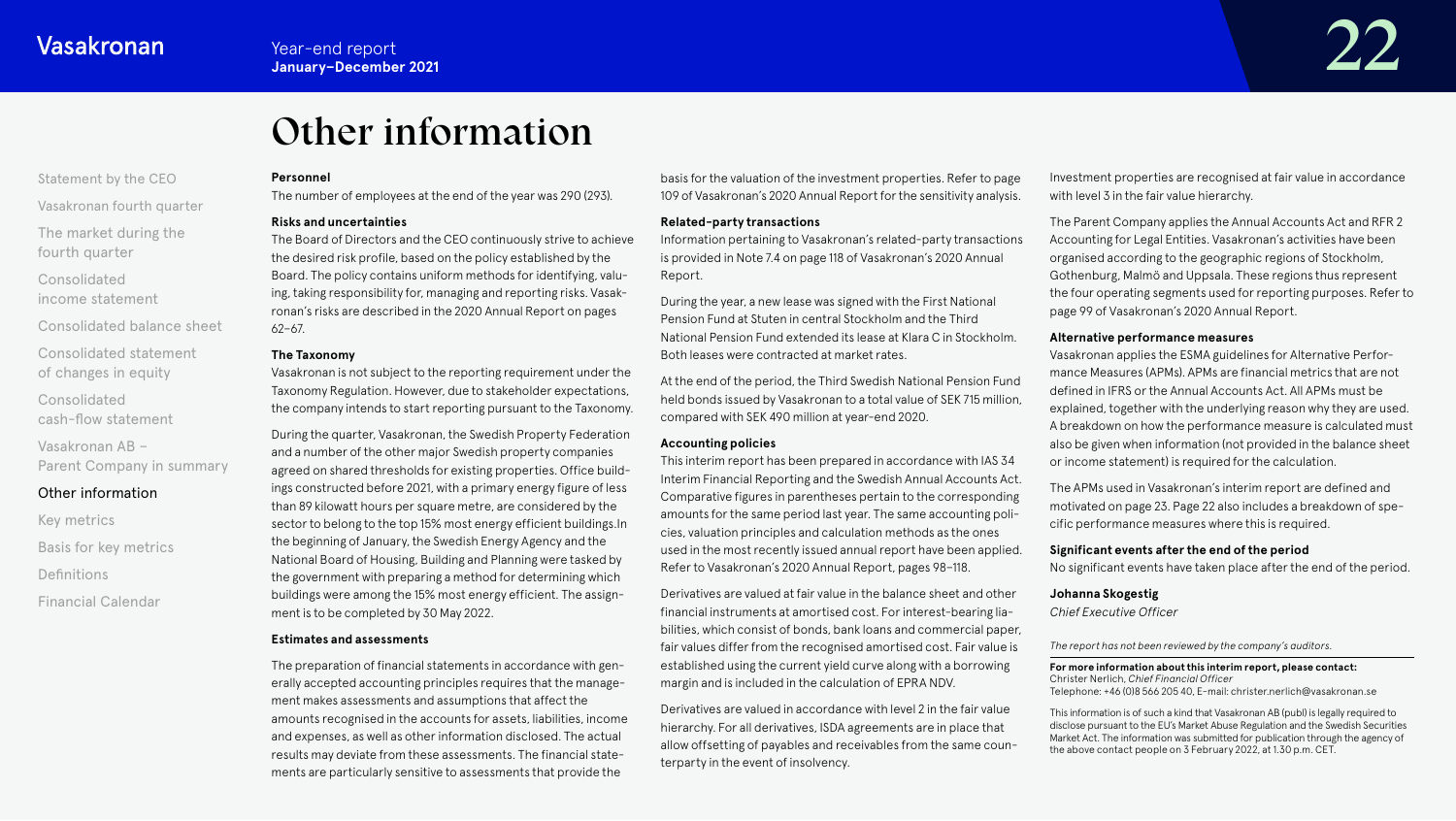# Key metrics

<span id="page-22-0"></span>

| Statement by the CEO |  |
|----------------------|--|
|                      |  |

[Vasakronan fourth quarter](#page-3-0)

[The market during the](#page-4-0)  fourth quarter

Consolidated [income statement](#page-6-0)

[Consolidated balance sheet](#page-11-0)

[Consolidated statement](#page-16-0)  of changes in equity

Consolidated [cash-flow statement](#page-17-0)

Vasakronan AB –

[Parent Company in summary](#page-20-0)

[Other information](#page-21-0)

# Key metrics

[Basis for key metrics](#page-23-0)

[Definitions](#page-24-0)

[Financial Calendar](#page-25-0)

|                                                                                     | Jan-Dec<br>2021 | Jan-Dec<br>2020 | Oct-Dec<br>2021 | Oct-Dec<br>2020 |
|-------------------------------------------------------------------------------------|-----------------|-----------------|-----------------|-----------------|
| Property-related information                                                        |                 |                 |                 |                 |
| Closing occupancy rate, %                                                           | 91.4            | 91.9            | 91.4            | 91.9            |
| Surplus ratio, %                                                                    | 75              | 74              | 74              | 74              |
| Investments in existing projects, SEK m                                             | 4,137           | 5,314           | 1,006           | 1,659           |
| Property acquisitions, SEK m                                                        | 214             | 181             | 10              | 174             |
| Property divestments, SEK m                                                         | $-447$          | $-229$          | $-85$           | 0               |
| Net investments, SEK m                                                              | 3,904           | 5,266           | 931             | 1,833           |
| Closing market value of property, SEK m                                             | 181,575         | 162,420         | 181,575         | 162,420         |
| Closing area, thousand sq. m.                                                       | 2.348           | 2,339           | 2,348           | 2,339           |
| Closing number of properties                                                        | 168             | 171             | 168             | 171             |
| Environmental certification of investment port-<br>folio, share of total area, %    | 92              | 92              | 92              | 92              |
| Environmental certification, of investment port-<br>folio, share of market value, % | 94              | 92              | 94              | 92              |
| Energy intensity on closing date, kWh/sq. m.,<br>rolling 12 months                  | 83              | 83              | 83              | 83              |

|                                                             | Jan-Dec<br>2021 | Jan-Dec<br>2020 | Oct-Dec<br>2021 | Oct-Dec<br>2020 |
|-------------------------------------------------------------|-----------------|-----------------|-----------------|-----------------|
| <b>Financial metrics</b>                                    |                 |                 |                 |                 |
| EBITDA margin, %                                            | 73              | 71              | 71              | 70              |
| Interest coverage ratio, multiple                           | 5.2             | 4.4             | 5.5             | 4.7             |
| Closing equity/assets ratio, %                              | 43              | 40              | 43              | 40              |
| Closing loan-to-value ratio, %                              | 39              | 41              | 39              | 41              |
| Average fixed-interest tenor <sup>1</sup> , year            | 4.6             | 5.6             | 4.6             | 5.6             |
| Average loan-to-maturity <sup>1) 2)</sup> , years           | 5.0             | 5.0             | 5.0             | 5.0             |
| Average loan-to-maturity <sup>1)</sup> <sup>3</sup> , years | 5.5             | 5.4             | 5.5             | 5.4             |
| Closing EPRA NRV <sup>1)</sup> , SEK m                      | 110,515         | 94,656          | 110,515         | 94,656          |
| Closing EPRA NTA <sup>1)</sup> , SEK m                      | 102,179         | 87.735          | 102,179         | 87,735          |
| Closing EPRA NDV <sup>1)</sup> , SEK m                      | 83,118          | 69,450          | 83,118          | 69,450          |
| Closing average interest rate, %                            | 1.3             | 1.6             | 1.3             | 1.6             |
| Closing net interest-bearing liabilities, SEK m             | 70,317          | 66,759          | 70,317          | 66,759          |
| Cash flow before changes in working capital, SEK<br>m       | 3,572           | 3,547           | 783             | 984             |
| Net interest-bearing liabilities/EBITDA <sup>4)</sup>       | 13.0            | 13.5            |                 |                 |
| Other                                                       |                 |                 |                 |                 |

| Closing number of employees<br><u>، ن</u> |
|-------------------------------------------|
|-------------------------------------------|

1) Last day in the period. 2) Excluding unutilised credit commitments.

3) Including unutilised credit commitments. 4) Only reported for rolling 12-month periods and full years.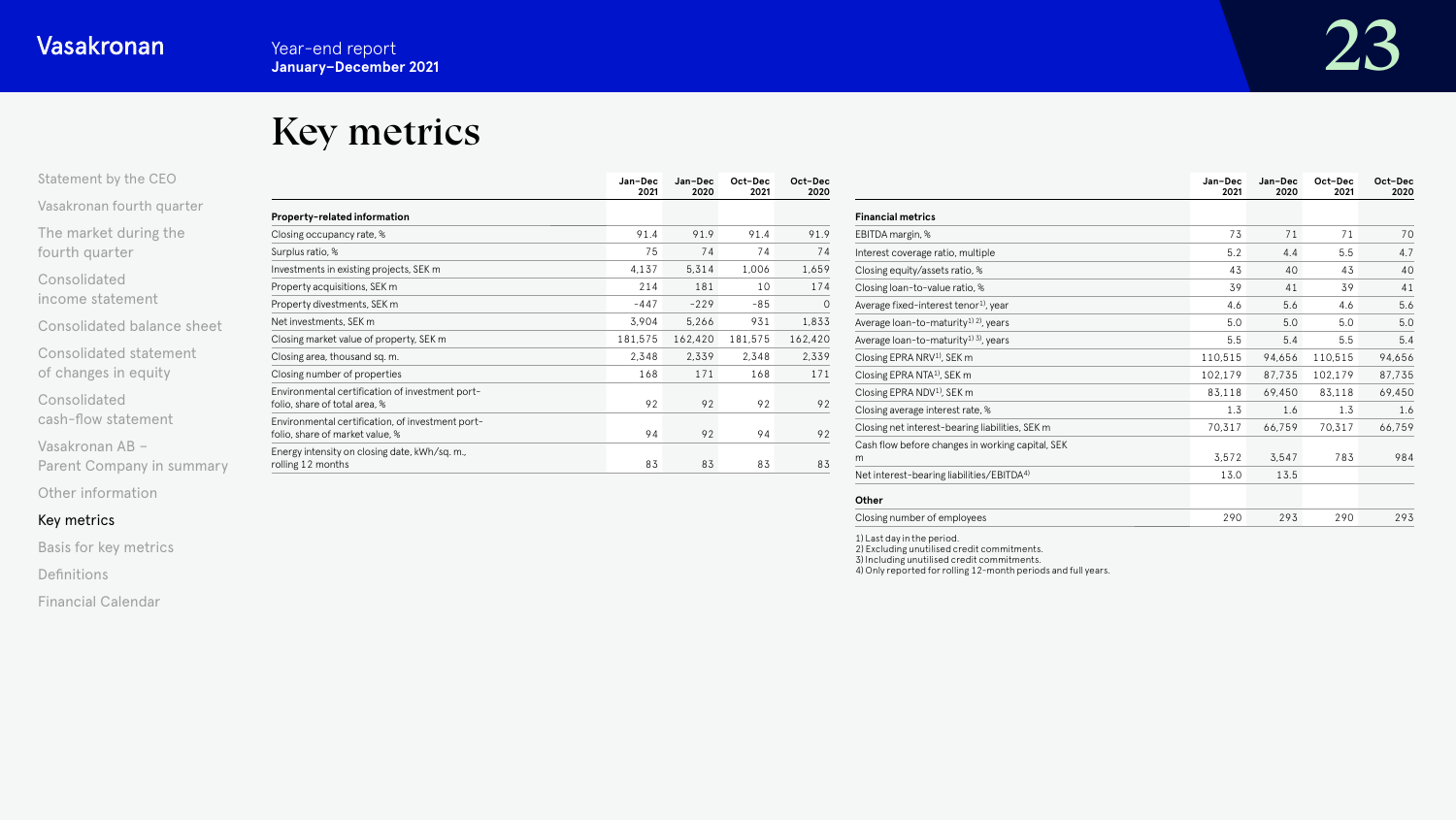# Basis for key metrics

<span id="page-23-0"></span>

| Statement by the CEO             |                                                     |  |  |
|----------------------------------|-----------------------------------------------------|--|--|
| Vasakronan fourth quarter        | 1. EPRA NRV, SEK m                                  |  |  |
| The market during the            | Equity                                              |  |  |
| fourth quarter                   | Add back goodwill attributable to deferred tax      |  |  |
|                                  | Add back derivatives                                |  |  |
| Consolidated<br>income statement | Add back recognised deferred tax                    |  |  |
| Consolidated balance sheet       | 2. EPRA NTA, SEK m                                  |  |  |
|                                  | Equity                                              |  |  |
| Consolidated statement           | Add back goodwill attributable to deferred tax      |  |  |
| of changes in equity             | Add back other intangible assets                    |  |  |
| Consolidated                     | Add back derivatives                                |  |  |
| cash-flow statement              | Add back recognised deferred tax                    |  |  |
|                                  | Deferred tax at fair value <sup>1)</sup>            |  |  |
| Vasakronan AB -                  |                                                     |  |  |
| Parent Company in summary        | 3. EPRA NDV, SEK m                                  |  |  |
| Other information                | Equity                                              |  |  |
|                                  | Add back goodwill attributable to deferred tax      |  |  |
| Key metrics                      | Assessed fair value of interest-bearing liabilities |  |  |
| Basis for key metrics            |                                                     |  |  |
| Definitions                      | 4. EBITDA, SEK m                                    |  |  |
|                                  | Operating surplus                                   |  |  |
| Financial Calendar               | Central administration                              |  |  |
|                                  | Cash flow from dividends from joint ventures        |  |  |

|                                                     | Jan-Dec<br>2021 | Jan-Dec<br>2020 | Oct-Dec<br>2021 | Oct-Dec<br>2020 |
|-----------------------------------------------------|-----------------|-----------------|-----------------|-----------------|
| 1. EPRA NRV, SEK m                                  |                 |                 |                 |                 |
| Equity                                              | 85,290          | 70.869          | 85,290          | 70.869          |
| Add back goodwill attributable to deferred tax      | $-1.903$        | $-1.908$        | $-1.903$        | $-1.908$        |
| Add back derivatives                                | 855             | 3,426           | 855             | 3.426           |
| Add back recognised deferred tax                    | 26,273          | 22,269          | 26,273          | 22,269          |
|                                                     | 110,515         | 94,656          | 110,515         | 94,656          |
| 2. EPRA NTA, SEK m                                  |                 |                 |                 |                 |
| Equity                                              | 85,290          | 70,869          | 85,290          | 70,869          |
| Add back goodwill attributable to deferred tax      | $-1,903$        | $-1,908$        | $-1,903$        | $-1.908$        |
| Add back other intangible assets                    | $-141$          | $-136$          | $-141$          | $-136$          |
| Add back derivatives                                | 855             | 3,426           | 855             | 3,426           |
| Add back recognised deferred tax                    | 26,273          | 22,269          | 26,273          | 22,269          |
| Deferred tax at fair value <sup>1)</sup>            | $-8,195$        | $-6,785$        | $-8,195$        | $-6,785$        |
|                                                     | 102,179         | 87,735          | 102,179         | 87,735          |
| 3. EPRA NDV, SEK m                                  |                 |                 |                 |                 |
| Equity                                              | 85,290          | 70.869          | 85,290          | 70.869          |
| Add back goodwill attributable to deferred tax      | $-1.903$        | $-1.908$        | $-1.903$        | $-1.908$        |
| Assessed fair value of interest-bearing liabilities | 269             | 489             | 269             | 489             |
|                                                     | 83,118          | 69,450          | 83,118          | 69,450          |
| 4. EBITDA, SEK m                                    |                 |                 |                 |                 |
| Operating surplus                                   | 5,533           | 5,189           | 1,413           | 1,314           |
| Central administration                              | $-124$          | $-118$          | $-20$           | $-29$           |
| Cash flow from dividends from joint ventures        | 183             | 34              |                 |                 |
| Ground rents and land leases                        | $-167$          | $-165$          | $-42$           | $-42$           |
|                                                     | 5,425           | 4,940           | 1,351           | 1,243           |

|                                            | Jan-Dec<br>2021 | Jan-Dec<br>2020 | Oct-Dec<br>2021 | Oct-Dec<br>2020 |
|--------------------------------------------|-----------------|-----------------|-----------------|-----------------|
| 5. EBITDA margin, %                        |                 |                 |                 |                 |
| Rental revenue                             | 7,425           | 7.006           | 1,913           | 1,772           |
| <b>EBITDA</b>                              | 5,425           | 4.940           | 1.351           | 1,243           |
|                                            | 73              | 71              | 71              | 70              |
| 6. Interest coverage ratio, multiple       |                 |                 |                 |                 |
| EBITDA                                     | 5.425           | 4.940           | 1.351           | 1,243           |
| Net financial items                        | $-1,051$        | $-1, 117$       | $-244$          | $-263$          |
|                                            | 5.2             | 4.4             | 5.5             | 4.7             |
| 7. Net interest-bearing liabilities, SEK m |                 |                 |                 |                 |
| Non-current interest-bearing liabilities   | 59,342          | 55,659          | 59,342          | 55,659          |
| Current interest-bearing liabilities       | 14,496          | 13,658          | 14,496          | 13,658          |
| Cash and cash equivalents                  | $-3,521$        | $-2,558$        | $-3,521$        | $-2,558$        |
|                                            | 70,317          | 66,759          | 70,317          | 66,759          |
| 8. Loan-to-value ratio, %                  |                 |                 |                 |                 |
| Net interest-bearing liabilities           | 70,317          | 66,759          | 70.317          | 66,759          |
| Fair value of investment properties        | 181,575         | 162,420         | 181,575         | 162,420         |
|                                            | 39              | 41              | 39              | 41              |

1) Calculated on the basis of a 30% current tax rate, i.e. 6.2%.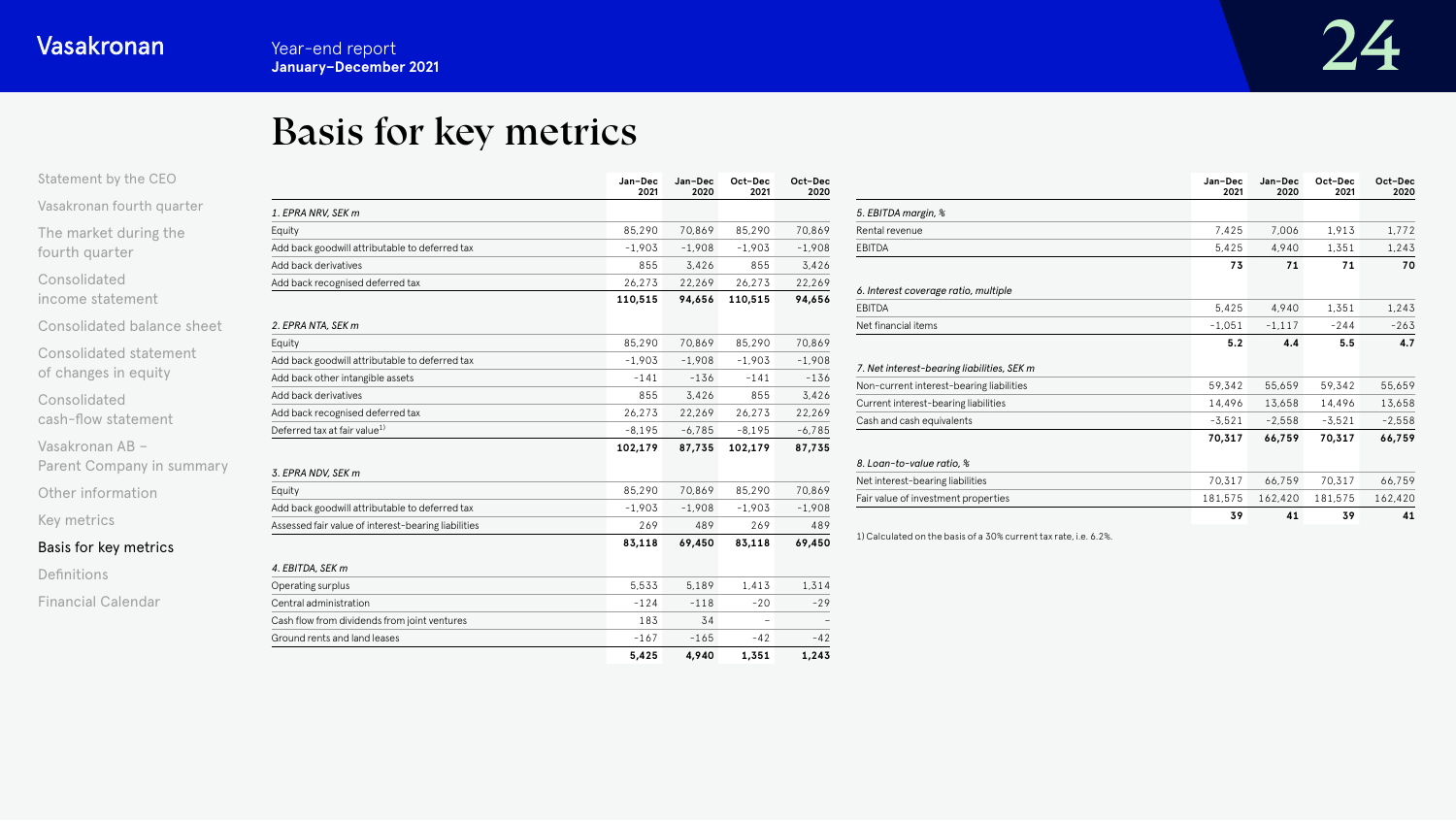# Definitions

#### <span id="page-24-0"></span>[Statement by the CEO](#page-1-0)

[Vasakronan fourth quarter](#page-3-0)

[The market during the](#page-4-0)  fourth quarter

Consolidated [income statement](#page-6-0)

[Consolidated balance sheet](#page-11-0)

[Consolidated statement](#page-16-0)  of changes in equity

Consolidated [cash-flow statement](#page-17-0)

Vasakronan AB – [Parent Company in summary](#page-20-0)

[Other information](#page-21-0)

[Key metrics](#page-22-0)

[Basis for key metrics](#page-23-0)

### Definitions

[Financial Calendar](#page-25-0)

#### **Area, sq. m.**

Lettable area, not including garages and parking spaces on the closing date.

#### **Loan-to-value (LTV) ratio, %**

Net interest-bearing liabilities divided by the fair value of investment properties on the closing date. Intended as an indication of the company's financial risk. Energy consumption, adjusted to the level of a normal year, from heating, comfort cooling and property electric-

#### **Central administration, SEK m**

Costs at the Group level that are not directly related to property management, such as costs associated with the Group management, property investments, financing and central marketing.

#### **Net operating income, SEK m**

Rental revenue less operating expenses, repairs and maintenance, property administration, property tax, and ground rents and land leases. Intended as an indication of the current earnings in property management activities, excluding effects from IFRS 16. Internal control metric. remove from the calculation. **EPRA NRV (Net Reinstatement Value), SEK m** Recognised equity, adding back goodwill, derivatives and deferred tax. The metric shows the company's EPRA NAV, refer to the calculation on page 21.

#### **Operating surplus, SEK m**

Rental revenue less operating expenses, repairs and maintenance, property administration and property tax. For periods until 1 January 2019, ground rents and land leases are also deducted. Intended as an indication of the current earnings in property management activities. External control metric. **(Net Disposal Value), SEK m**  Equity adjusted for goodwill and the fair value of interest-bearing liabilities as well as the full extent of deferred tax, refer to the calculation on page 21. **EPRA NTA (Net Tangible Assets), SEK m** Recognised equity adding back goodwill, derivatives and other intangible assets

#### **EBITDA, SEK m**

Operating surplus less central administration, with the addition of cash flow from dividends from joint ventures and less ground rents and land leases. Intended as an indication of the current earnings in property management activities.

#### **EBITDA margin, %**

Rental revenue in relation to EBITDA. Intended as an indication of the current earnings in property management activities.

ity, divided by the temperate area (indoor area for all floors of a building that are heated to more than 10°C) for the past 12 months. Reported energy intensity also includes some tenant electricity and process cooling which, for technical reasons, is not possible to

after adjustment for estimated actual deferred tax. Calculated on the basis of a 30% current tax rate, in other words 6.2%. The metric reflects the actual NAV. Refer to the calculation on page 21. **Property divestments, SEK m**  Divestment of investment properties. Intended as an indication of the company's divestments during the period.

**EPRA NDV** 

# **Energy intensity kWh/sq. m.**

Financial income less financial expenses excluding ground rents and land leases.

**Net nancial items** 

**Property acquisitions, SEK m**  Acquisition of investment properties. Intended as an indication of the company's acquisitions during the period.

#### **Average loan-to-maturity, years**

The volume-weighted remaining maturity on interest-bearing liabilities and derivatives on the closing date. Intended as an indication of the company's financial risk.

#### **Average interest rate, %**

The volume-weighted interest rate on interest-bearing liabilities and derivatives on the closing date. Intended as an indication of the company's financial risk.

#### **Average xed-interest tenor, years**

The volume-weighted remaining maturity on fixed-interest rates on interest-bearing liabilities and derivatives on the closing date. Intended as an indication of the company's financial risk.

#### **Average remaining term to maturity, years**

The total contract value of commercial facilities divided by contracted rent for commercial facilities.

#### **Rental value, SEK m**

Contracted rent plus the assessed market rent for vacant premises.

#### **Investments in existing projects, SEK m**

Investments in ongoing projects. Intended as an indication of the company's investment volume.

#### **Comparable property holdings**

Properties included in holdings during the entire reporting period, and during the entire comparison period. Properties that were classified as development properties, or that were acquired or sold during the reporting period or comparison period are not included.

#### **Contracted rent, SEK m**

Total annual rent from contracts in effect as of the closing date.

#### **Contracted rent by property type**

Contracted rent categorised according to the assigned premises use, for each lease, broken down as offices, retail and other. The category "other" includes residential space, parking and hotels.

#### **Cash and cash equivalents, SEK m**

Cash and bank balances, along with current investments with maturities of less than three months. Intended as an indication of the company's liquidity.

#### **Environmental certification of investment properties, %**

The total area/market value of investment properties certified pursuant to LEED or BREEAM, divided by the area/ market value of the entire investment portfolio as of the balance-sheet date. Development properties are not included in the investment portfolio.

#### **Net investments, SEK m**

The purchase price for property acquisitions, along with investments in property projects, less the consideration received from property divestment. Intended as an indication of capital invested in properties.

#### **Net lettings, SEK m**

Contracted rent for new lettings during the period less contracted rent for leases where notices to vacate were received during the period.

#### **Profit before value changes and tax. SEK m**

Operating surplus less central administration, profit (loss) from participations in joint ventures and net interest. Intended as an indication of current earnings in the operations.

#### **Net interest-bearing liabilities, SEK m**

Interest-bearing liabilities less cash and cash equivalents. Intended as an indication of the company's financial risk, excluding IFRS 16.

#### **Net interest-bearing liabilities/EBITDA, multiple**

Interest-bearing liabilities less cash and cash equivalents in relation to EBITDA. Intended as an indication of the company's financial risk.

#### **Interest coverage ratio, multiple**

EBITDA in relation to net financial items. Intended as an indication of the company's sensitivity to fluctuations in interest rates.

#### **Equity/assets ratio, %**

Equity divided by total assets on the closing date. Intended as an indication of the company's financial stability.

#### **Occupancy rate, %**

Contracted rent divided by the rental value on the closing date.

#### **Surplus ratio, %**

Operating surplus divided by rental revenue. Intended as an indication of the current earnings in property management activities.